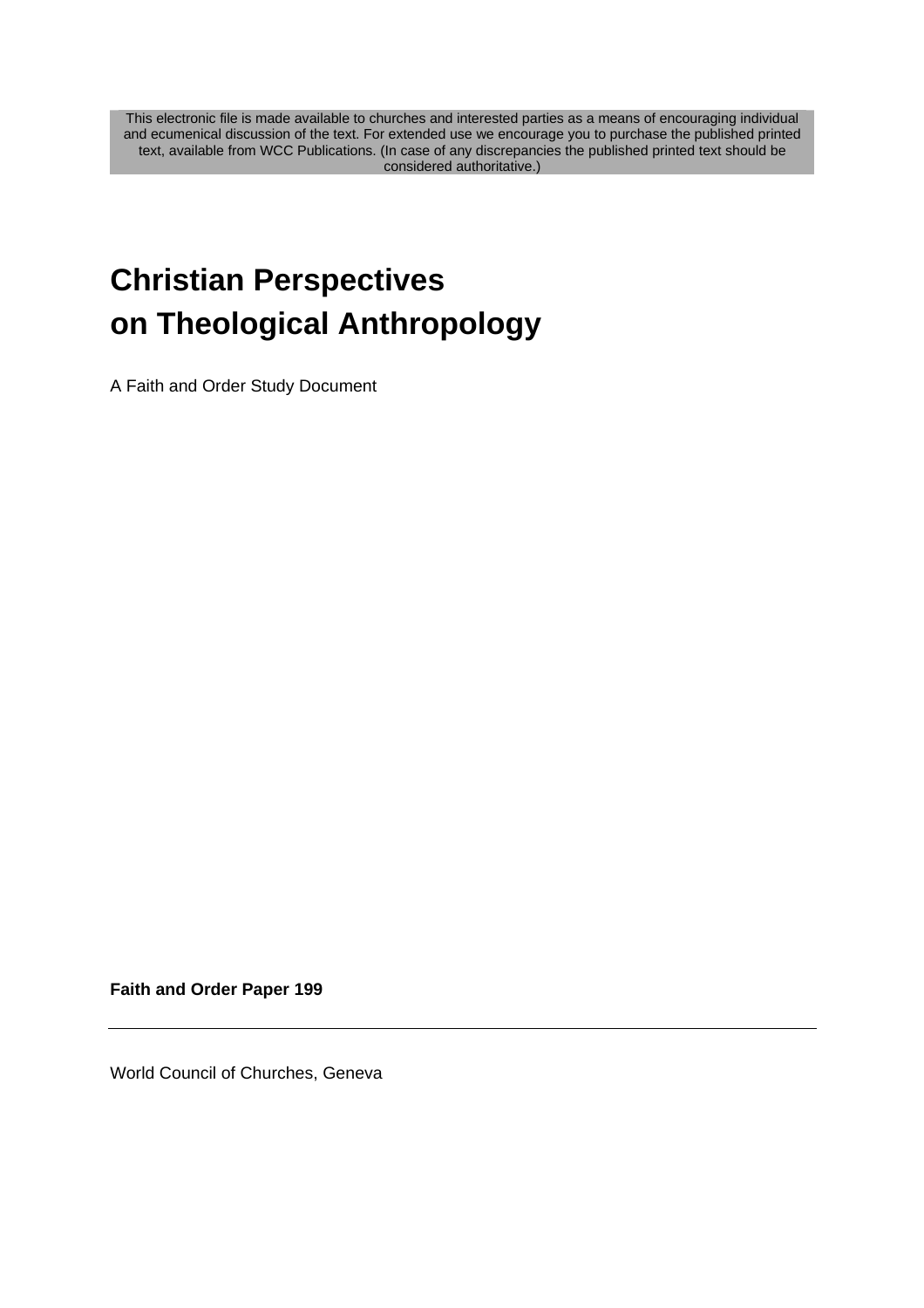## Table of Contents

| Background                                                                                                                                                                                                                                                                                                                                                                                                                                                                                                                                                                                  | $\mathbf{1}$                                                               |
|---------------------------------------------------------------------------------------------------------------------------------------------------------------------------------------------------------------------------------------------------------------------------------------------------------------------------------------------------------------------------------------------------------------------------------------------------------------------------------------------------------------------------------------------------------------------------------------------|----------------------------------------------------------------------------|
| Introduction                                                                                                                                                                                                                                                                                                                                                                                                                                                                                                                                                                                | $\overline{2}$                                                             |
| A. THEOLOGICAL ANTHROPOLOGY                                                                                                                                                                                                                                                                                                                                                                                                                                                                                                                                                                 | $\overline{2}$                                                             |
| <b>B. METHOD</b>                                                                                                                                                                                                                                                                                                                                                                                                                                                                                                                                                                            | 3                                                                          |
| I. Contemporary Challenges                                                                                                                                                                                                                                                                                                                                                                                                                                                                                                                                                                  | 3                                                                          |
| A. BROKENNESS                                                                                                                                                                                                                                                                                                                                                                                                                                                                                                                                                                               | 4                                                                          |
| 1. Violence<br>2. Poverty<br>3. HIV/AIDS                                                                                                                                                                                                                                                                                                                                                                                                                                                                                                                                                    | 4<br>5<br>6                                                                |
| <b>B. DISABILITY</b>                                                                                                                                                                                                                                                                                                                                                                                                                                                                                                                                                                        | $\overline{7}$                                                             |
| 1. Identity and the challenge of diversity<br>2. Disability and the norm of "perfection"<br>3. Disability: an embodied perspective                                                                                                                                                                                                                                                                                                                                                                                                                                                          | 7<br>8<br>8                                                                |
| <b>C. NEW TECHNOLOGIES</b>                                                                                                                                                                                                                                                                                                                                                                                                                                                                                                                                                                  | 9                                                                          |
| 1. Developments in genetics: implications and options<br>2. Developments in artificial intelligence research: implications and limitations                                                                                                                                                                                                                                                                                                                                                                                                                                                  | 10<br>11                                                                   |
| II. A Theological Response                                                                                                                                                                                                                                                                                                                                                                                                                                                                                                                                                                  | 12                                                                         |
| A. LAMENT AMID SUFFERING                                                                                                                                                                                                                                                                                                                                                                                                                                                                                                                                                                    | 12                                                                         |
| <b>B. CREATED IN THE IMAGE OF GOD</b>                                                                                                                                                                                                                                                                                                                                                                                                                                                                                                                                                       | 12                                                                         |
| 1. Jesus Christ as the image of God<br>2. The mystery of human being<br>3. The image of true humanity is not alien to any community<br>4. Christian understanding and the struggles and insights of the wider world<br>5. The image of true humanity is not known in the abstract<br>6. Persons and relationship<br>7. The image of God as relational<br>8. The dignity of each person<br>9. True humanity and false human "ideals"<br>10. The divine image gives value to all human lives<br>11. Human life as growing in the image<br>12. Human embodiment<br>13. Theology and experience | 12<br>12<br>13<br>13<br>13<br>13<br>13<br>14<br>14<br>14<br>14<br>15<br>15 |
| C. THE PLACE OF HUMANITY WITHIN CREATION AS A WHOLE                                                                                                                                                                                                                                                                                                                                                                                                                                                                                                                                         | 15                                                                         |
| 1. Relationship with that which is other than ourselves<br>2. The relationship of humans to the rest of creation                                                                                                                                                                                                                                                                                                                                                                                                                                                                            | 15<br>15                                                                   |
| D. SIN AND THE IMAGE OF GOD                                                                                                                                                                                                                                                                                                                                                                                                                                                                                                                                                                 | 16                                                                         |
| 1. The nature of sin is made clear by reflection on God's image<br>2. The radical nature of sin<br>3. Sin in the context of hope                                                                                                                                                                                                                                                                                                                                                                                                                                                            | 16<br>16<br>16                                                             |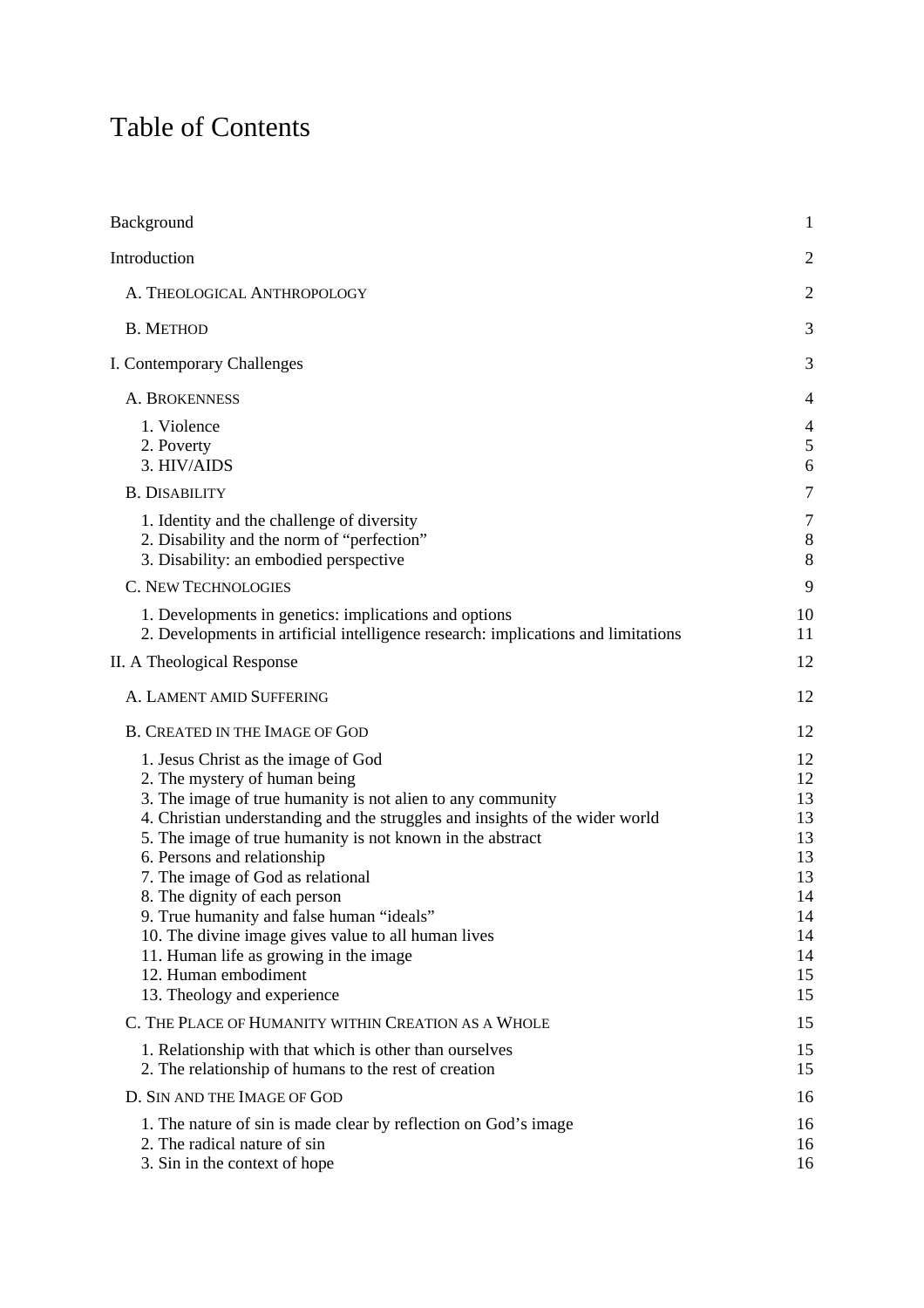| E. THE NEW CREATION IN CHRIST                                     | 17 |
|-------------------------------------------------------------------|----|
| 1. New life offered to the world in Christ                        | 17 |
| 2. Interpretations of Christ's reconciling work                   | 17 |
| 3. The human appropriation of new life                            | 17 |
| 4. Baptism and new humanity in Christ                             | 18 |
| 5. The eucharist                                                  | 18 |
| 6. Christian anthropology and hope                                | 19 |
| III. A Call to the Churches                                       | 20 |
| A. A BASIS FOR COMMON CONFESSION, REFLECTION, WITNESS AND SERVICE | 20 |
| 1. Common understandings                                          | 20 |
| 2. Legitimate - and other - diversity                             | 21 |
| <b>B. FACING CHALLENGES TOGETHER</b>                              | 21 |
| C. TEN COMMON AFFIRMATIONS                                        | 22 |
| D. INVITATION TO THE CHURCHES                                     | 22 |
| <b>Bibliography</b>                                               | 23 |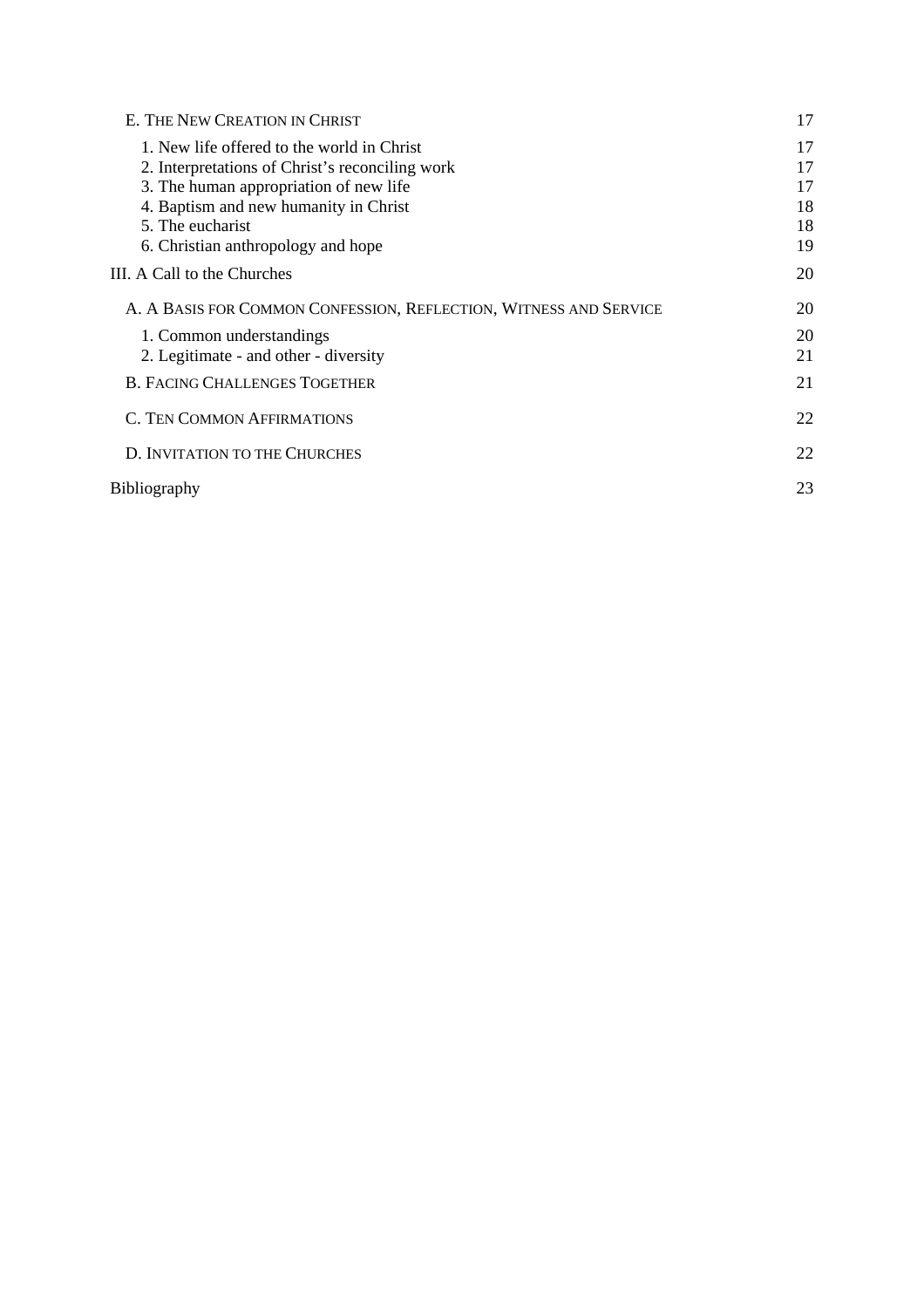## <span id="page-3-0"></span>**Background**

1. The understanding of human nature is a decisive factor in analysing, and addressing, many of the sensitive issues facing the churches and the ecumenical movement today. Additionally, traditional Christian understandings of human nature, its origin, limits and possibilities, seem increasingly under threat due both to societal challenges facing humanity today and to developments in the natural sciences.

2. This Faith and Order study programme on Theological Anthropology was carried out in response to requests made at the WCC Harare assembly, and in the years following, for work on theological anthropology as a contribution to the churches' reflection in this area. The study aims to help the churches address vital issues and situations where the understanding of human nature is challenged. It is understood as a contribution to the churches' common reflection, witness and service, and as a resource for their work on certain theological and anthropological issues which continue to divide them. Results from the study process include "Ten Common Affirmations on Theological Anthropology" which are offered as a basis for the churches' common reflection. These are printed individually throughout the text and then brought together at the end (§127, and the inside back cover). In addition there is an "Invitation to the Churches" and questions to encourage local use of the study document (§§128-129).

3. The study is not intended to develop a comprehensive systematic Christian anthropology. It seeks rather to do something more modest: for the sake of the unity of the church, and in an accessible way, to reflect on complex and sensitive issues related to a Christian understanding of human nature so as:

- (1) To pay close attention to selected challenges which face humanity today;
- (2) To articulate what the churches can say together about what it means to be a human being;
- (3) To name differences in the churches' understanding of human nature which impair the churches' common confession, witness and service;
- (4) To encourage the churches in working together on the spiritual, ethical and material challenges facing humanity today.

Nor is the document which has been produced an ecumenical consensus text. It rather records the results of a study process and is offered, as such, to the churches and interested parties for their use in addressing these issues. A brief basic bibliography is also included.

4. In this text, the experience of Christians in situations where human life is under threat or question is explicated in engagement with Scripture and Tradition. The text arose from a process in which Christians from diverse traditions strove together to forge a theological statement that should be faithful to that experience, as well as to the historic sources of Christian understanding. On this basis the text comes, in its conclusion, to a number of common affirmations as noted above. These affirmations are offered as an invitation to the churches to work together in deepening theological reflection and common action towards life abundant for all human beings.

5. The study process included two planning meetings (in Brighton, Massachusetts, USA, 2000, and Belfast, Northern Ireland, 2001); two major consultations (in Jerusalem, 2002, and near El Paso, Texas, USA, 2003); and two drafting meetings (in Montevideo, Uruguay, 2004, and in Geneva, Switzerland, 2005) which produced the present text. The locations of the main consultations were chosen intentionally as places where humanity is under challenge.

6. The process which led to the text could not have been possible without the hospitality and generosity of many, many people, including all those who hosted the meetings, those who shared their stories and those who contributed written papers and documents. Where the text is rich, it is a result of their bounty.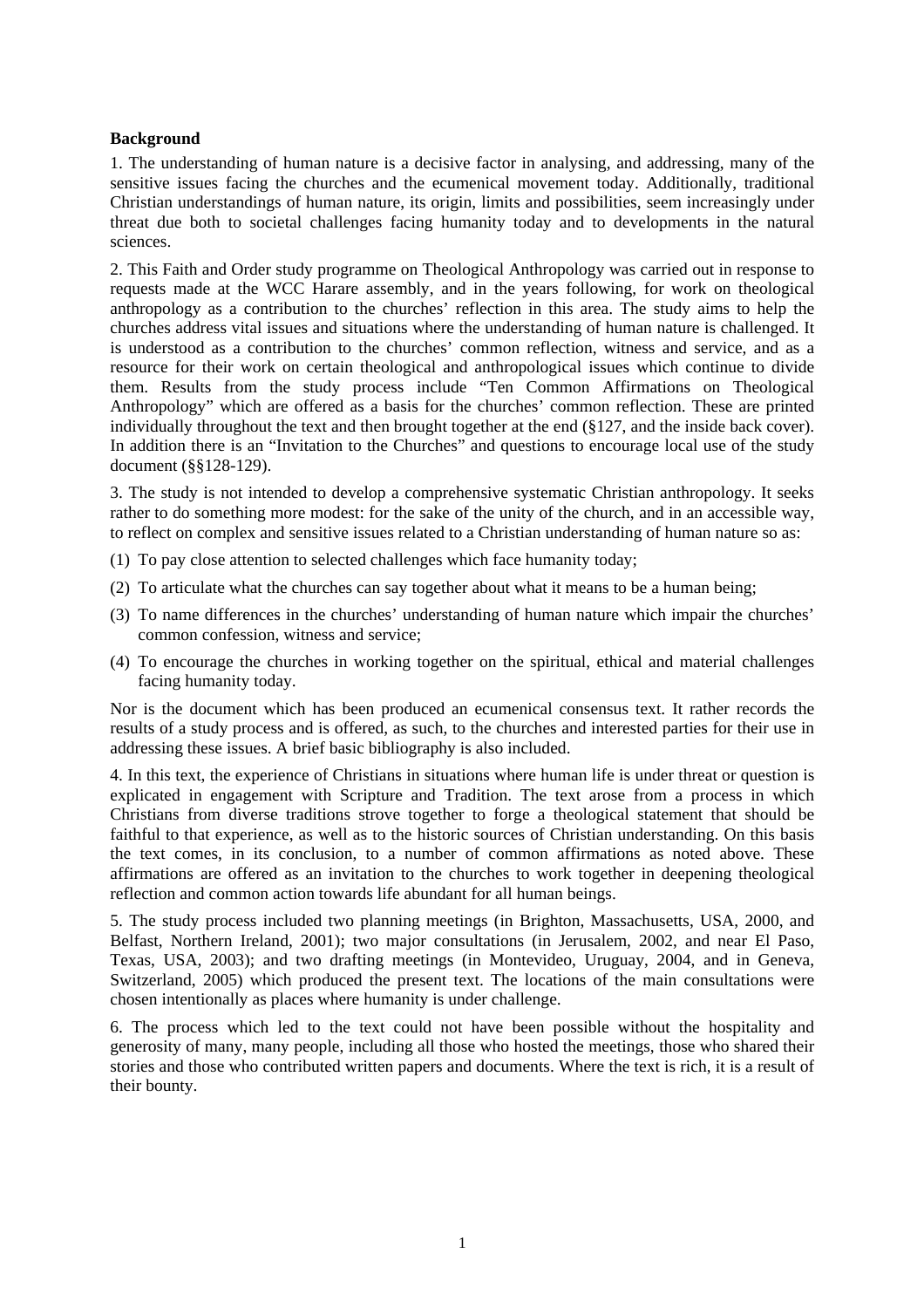## <span id="page-4-0"></span>**Introduction**

### A. THEOLOGICAL ANTHROPOLOGY

7. From the very beginning of the Church, Christians have grappled with the issue of what it means to be human in the light of the gospel. Drawing on the rich resources of Scripture and Tradition, they have developed distinctive understandings of human beings, their relationships and their achievements. These understandings constitute what is called "theological anthropology", i.e. a theologically informed view of humanity (from the Greek anthropos, human being).

8. Through history the development of this theological anthropology has taken place in dialogue with ideas about humanity found in the broader culture of the time. There are wide areas of general agreement in which people with different perspectives can share common insights, learn from one another and make common cause. There are areas where the Christian voice is distinct from other voices. At the same time, Christian theological anthropology is not concerned only with Christians, but is committed to all humanity, with its diversity of culture, colour, gender, sexuality and beliefs. Christians offer insights into the human condition which they believe are true for everyone and which, in fact, affirm the equal worth of all and celebrate human diversity.

9. Theological anthropology is also in many cases deeply challenging to social structures that demean human beings. It sets its face resolutely against all that disgraces or destroys human beings created by God in God's own image. Christians of diverse traditions have joined in supporting human rights around the world against all that treats people as no more than tools or instruments for the purpose or profit of others.

10. In a world where views of humanity may veer between confident optimism and utter cynicism, Christians believe that human beings, societies and cultures, have all the potential for creativity, responsibility and goodness that comes from being made by God, and yet are deeply affected by sin and brokenness. Sin denies the worth and dignity of human beings, disrupts community and hampers the flow of love and justice. Sin must be faced, confessed, forgiven and healed. For Christians believe in costly reconciliation and love, not an easy and unreal optimism.

## *Affirmation:* **All human beings are created in the image of God and Jesus Christ is the one in whom true humanity is perfectly realized.**

11. The question, "What are human beings that you are mindful of them, mortals that you care for them?" (Ps. 8:4) has troubled people almost since time began. It is a question that has reverberated down the ages and will not go away. It is one with which we dare not cease to contend. Yet it is a question which allows of no facile or simplistic answers. The human person is complex and lives in an ambiguous world: this affects every assertion we make about human life. But, more than that, human beings are, properly speaking, "mysterious", i.e. imbued with something of the sacred mystery which comes from the Spirit or breath of the infinite Creator. The insights which Christian understanding gives into this mystery of what it is to be human have the depth not of complex and abstract theories but of truths grasped by faith in the midst of life, suffering and joy.

12. One vital key to the mystery and reality of human beings which Christian Tradition offers is this: human beings are made in the image of God. The reflective work of this study has been animated by this wonderful and profound belief. In the pages that follow this belief is probed and interrogated, affirmed and expounded. The life-situations recounted in Part I of this study — which tell of challenges to the actuality and understanding of what it is to be human — drive us to a more searching exploration of this belief. At the same time, the many-layered truth of this biblical and historic belief has shown itself able to speak powerfully to these situations of challenge.

13. Many Christians and Christian communities work in the cause of human wellbeing without knowing anything explicitly about "theological anthropology". They did not necessarily have to wait for the theology to be expounded before speaking the prophetic word God gave them or performing God's work. However, there is a special need, when Christians work together, to support their common witness and fortify their common endeavour by giving an account of the shared faith which underlies that witness and work. This account not only aims to express the shared faith of the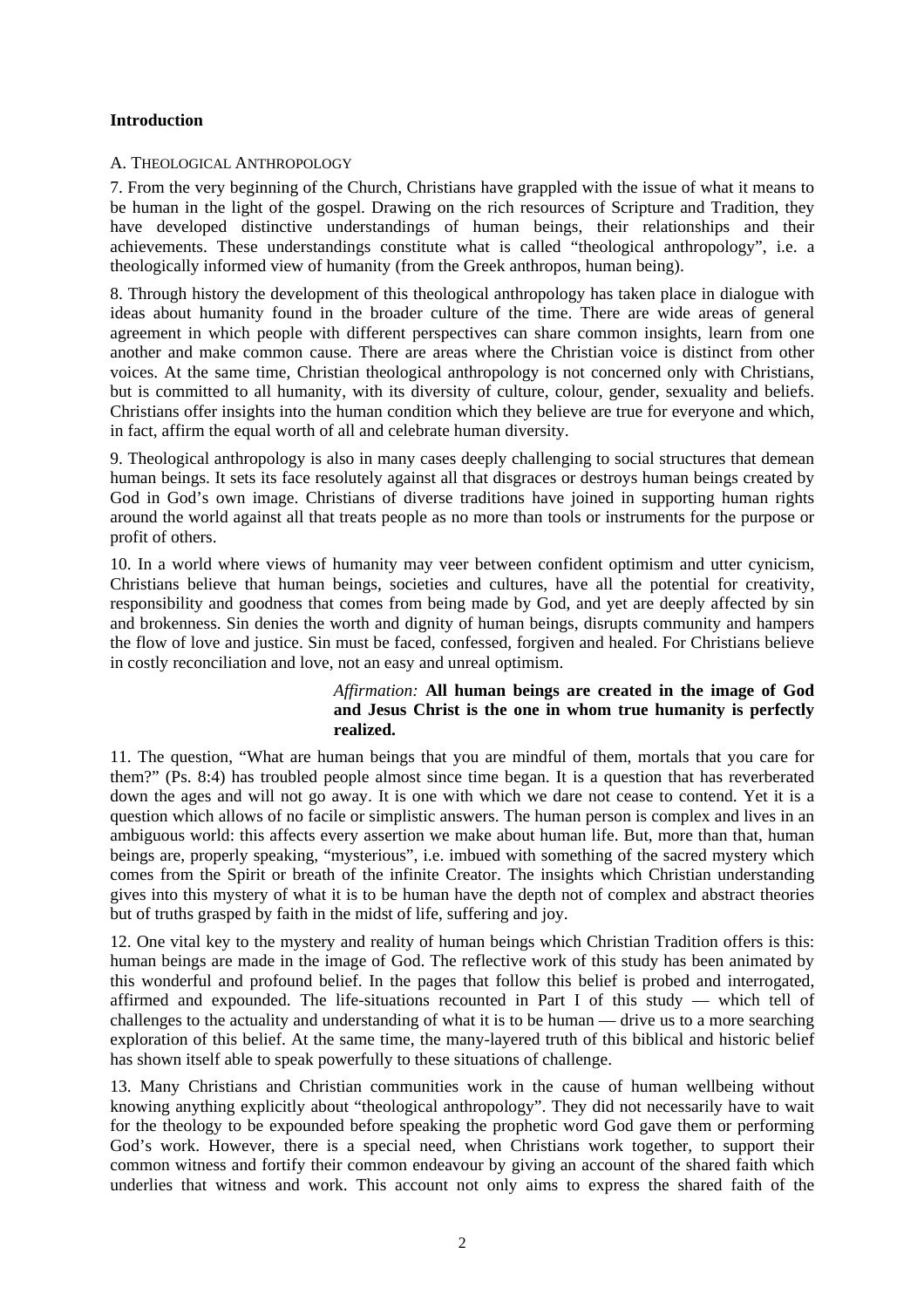<span id="page-5-0"></span>churches, but also to model the way in which that conviction about human nature engages with, and responds to, the urgent cries of the world.

## B. METHOD

14. The mandate for this study, issued in Harare at the close of the 8th Assembly of the WCC, called for reflection on theological anthropology through the lens of contemporary contexts and experiences. Study consultations were therefore held in places where people were struggling with complex realities, for example, in Belfast, where the ongoing "troubles" have a clear religious dimension; in Jerusalem, the Holy City for Christians, Muslims and Jews, but today the focus of spirals of vengeance in the ongoing struggle between Israelis and Palestinians; near El Paso, on the frontier between Third World poverty and the affluence of the United States; and in Montevideo, a city which suffers deeply from the effects of the economic "meltdown" that affects so much of Latin America.

15. In each venue consultation participants were inspired and challenged by what was heard, and became especially attentive to those whose lives have been devastated by dehumanising forces. Courage and hope were found to be nurtured in places where many are driven to despair. It is humbling to listen to people involved in ministry and service in such situations, where the wholeness of human life seems almost impossible. Sometimes a contemporary version of the roll call of the heroes of faith listed in Heb. 11:4-38 was recounted. Often the challenging words "they, without us, shall not be made perfect" (v. 40) rang out. Amid all there has been a vivid awareness of the surrounding "great cloud of witnesses" (12:1) to encourage continuing discipleship in various contexts.

16. Those working on the study have paid attention to the contexts in which they have met so as to hear, in these contexts, what God is saying to them and to the broader Church. They have also attempted to bring these contexts into dialogue with the Bible and with Christian theology, to point towards a serious and relevant contemporary theological anthropology.

## **I. Contemporary Challenges**

17. While throughout history the worth and dignity of the human person have been under threat, the current context in which human beings live presents a number of contemporary challenges. These call for a re-examination of what it means to affirm the humanity of all people. Today, the effects of ethnic and economic globalisation have changed both the way people live and the way in which people are treated in the Northern as well as in the Southern hemisphere. Unlike earlier times, we no longer live in closed, isolated communities relatively ignorant of, and unaffected by, what occurs in other parts of the world. Instantaneous communication and a global economy mean that what happens thousands of miles away almost immediately impacts local communities and the persons who make them up. The obsession with ever-increasing profits by multinational companies has immense consequences for those in so-called "developed" as well as in so-called "developing" countries with employees — as well as goods — often being treated as commodities.

18. These and similar realities of contemporary society not only result in very visible manifestations of a broken world, such as acute forms of poverty, increased violence and suffering, but also accentuate new challenges to humanity posed, for example, by pandemics such as HIV/AIDS. The conflicts arising all over the world through ethnic, cultural and religious differences now affect us immediately, if not physically then emotionally through the barrage of television images and the graphic photographs of the print media. The manipulation of genes, cloning, and developments in artificial intelligence (AI), raise brand new questions about the beginning and end of life and, indeed, about the nature of human life itself.

19. Obviously — as in the case of biomedical research — not all contemporary challenges are threats to human existence or to theological anthropology. Many challenges are in fact opportunities full of promise for new ways of being and of understanding ourselves to be persons of worth and dignity created in the image of God.

20. As has been pointed out already, Christians are not the only ones who seek to grapple with anthropological issues arising from the contemporary challenges which impact humanity and our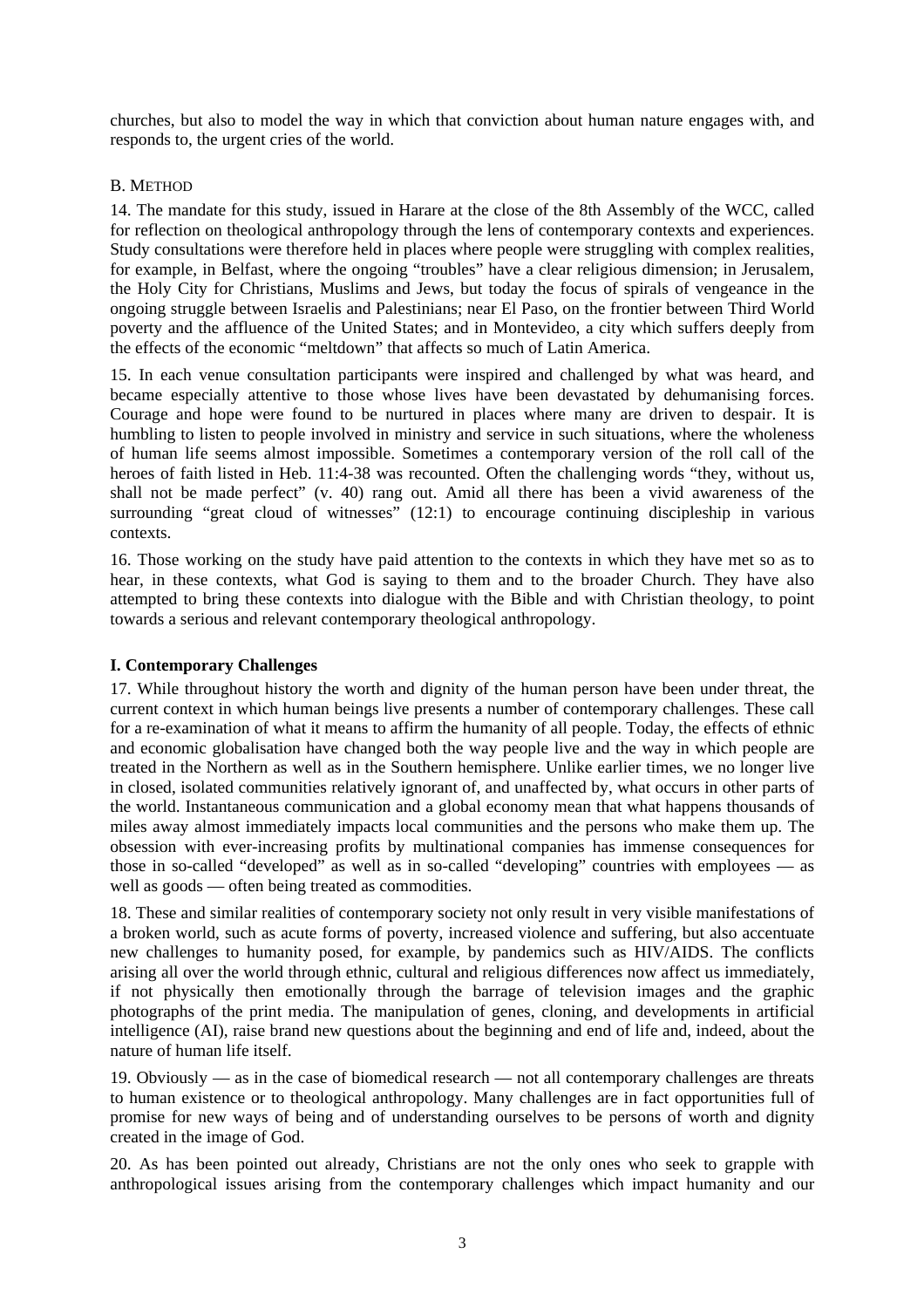<span id="page-6-0"></span>understanding of human nature. Sociologists, economists, psychologists, ethicists, anthropologists and many other specialists, of other faiths or no faith, bring to bear significant insights on the human condition and the nature of humanity. For the Christian community, however, it is crucial that these challenges be reflected upon theologically in order to gain fresh insights on theological anthropology relevant and applicable to our new global context. Given this global context, it is especially fitting that this theological reflection be undertaken ecumenically.

21. Employing an inductive method, those pursuing this study have reflected theologically on specific instances of contemporary human experience which challenge our understanding of what it means to be human beings, made in the image of God. As a result, they have come to a number of common theological insights about what it is to be human. In this section of the report no attempt has been made to describe, or even list, all the contemporary challenges which impact humanity and theological anthropology. Instead, three illustrative sets of related challenges are grouped together. These groups of challenges arose out of the personal experiences and situations of those who participated in this study. Other, or additional, challenges will present themselves in each local situation, and the churches in each place will need to address these together on the basis of their common faith convictions.

#### *Affirmation:* **All human beings, though created in the image of God, are inevitably affected by individual and corporate sin.**

## A. BROKENNESS

22. We live in the midst of a broken world where faces and forces of threatened human worth and dignity abound. Here are sketched some of these faces and forces, which were made flesh by those who came together at consultations in this study.

## *1. Violence*

23. The prevalence of violence poses serious challenges to the traditional understanding of humanity in the image of God. Indeed violence pervades our world. The Middle East, where persons met for one consultation, is but one among many instances of the crushing daily reality of violent actions and images invading our lives today. Near the southern border of the United States of America, where persons met for another study consultation, the issue of illegal immigration is a pressing topic. Those who gathered became aware of the complexity of this problem, and the suffering of the poor and desperate who are exploited as they seek a better life for themselves and their families.

24. Due to rapid urbanisation, global economic changes, and the impact of mass communication, the social fabric of societies is being eroded. Participants in the study heard, for example, from Brazil where educational and income inequalities are among the highest in the world. There these forces have led to the increase of violence among youth in a society where masculinity is built on values of aggression. All this is exacerbated by an increase in the use of drugs and criminality.

25. Sexual exploitation is a global problem. Participants heard from Thailand where the sexual exploitation of women and children is one of the country's burning issues. Many young women from rural areas are lured to the cities with promises of work in the factories, or as domestic servants. On arrival they are forced into prostitution. Although prostitution is a legal offence, many officials "turn a blind eye" because there is a very real link between prostitution and tourism, the military, and transnational companies. When tourism becomes an integral part of a country's economic structures, it is not surprising that there is a lack of enthusiasm for searching for viable alternative occupations for those engaged as sex workers. Generally these young women are driven by economic necessity, as they live in conditions of extreme poverty and are ruthlessly exploited. This is a prime example of the way women tend to bear the burden of double exploitation.

*Patricia is only 18. She went abroad to work as a hotel receptionist, but when she arrived there the job did not exist. She was forced to work as a prostitute. When "they" knew that she was HIV positive, they sent her back to her own country. She is receiving treatment, but cannot get a job. She is happy that she was not murdered by those who tricked her. She never speaks about her experiences abroad. She is a very sad woman. (Uruguay).*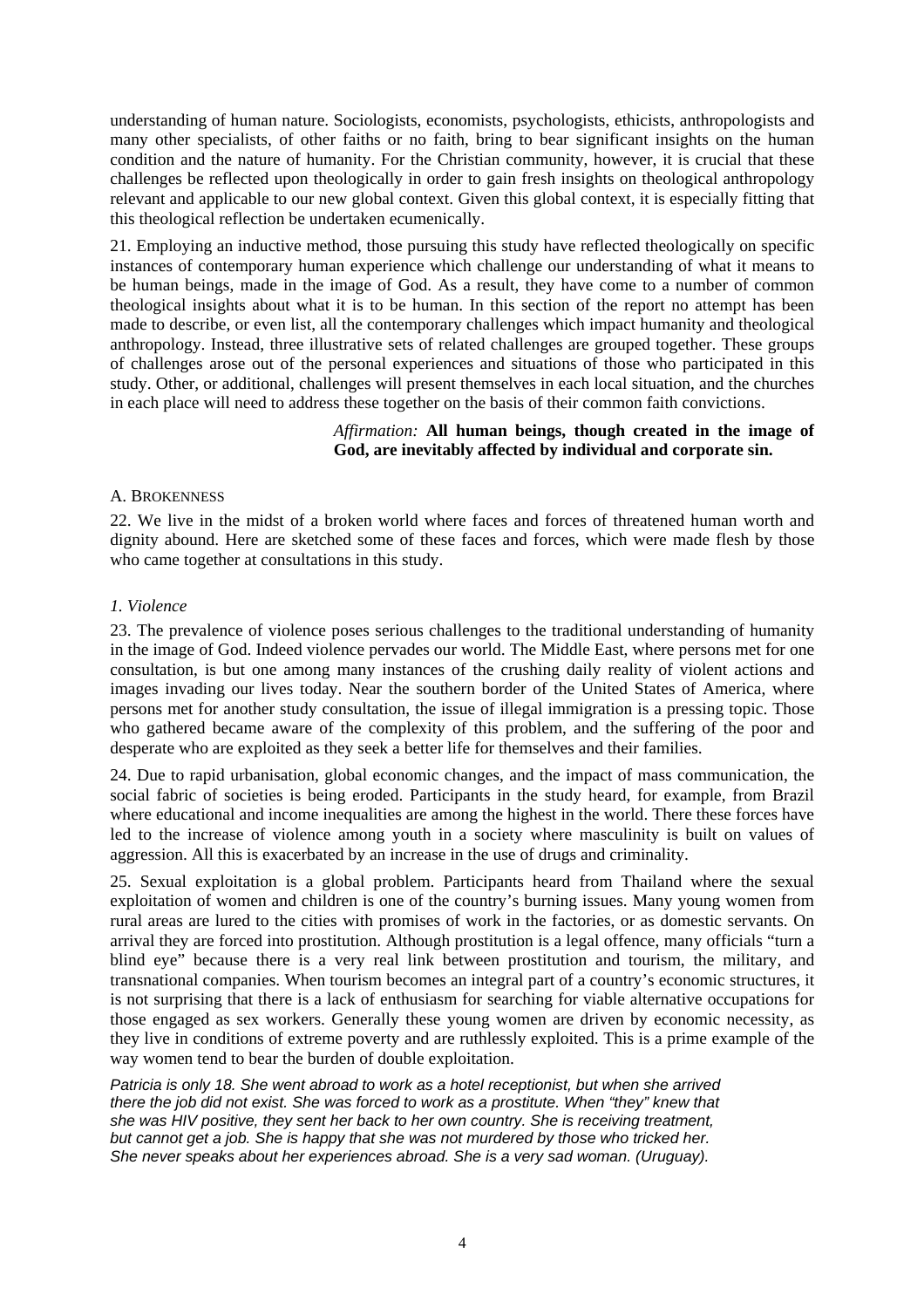<span id="page-7-0"></span>26. The pervasive presence of violence in today's world challenges us as Christians to ask serious theological questions about our understanding of human nature. What is the origin of this violence? Is it the result of sin and of the alienation of human beings from their true identity as beings created in the image of God? Is it the result of a distorted understanding, and misuse, of power? Is it caused by seeing others, especially the weak and vulnerable, as somehow less than human, and thus fit "objects" for exploitation? Or is it the result of an inability, even on the part of professing Christians, to love selflessly, as Christ loved?

*"In January 2003 I had to give up the lecture on the ecumenical events of the previous years which, for over twenty-five years, l have been presenting annually on the occasion of the unity week. This was because of the curfew that was imposed on Bethlehem, even though it was Christmas day for the Armenian Church and Epiphany for the Eastern and Oriental Churches in Jerusalem. Where is the image of God, with its glory, in the midst of all this? What is the image that the soldier at the checkpoint projects on the Palestinians who queue up daily in front of him, in order to try to get to their work, their school, their hospital, their mosque or their church? They seem patient externally, but are often boiling, so angry inside, because of the continuous absurd loss of time and frightening humiliations, and because they are being prevented from nourishing their families or procuring the necessary care for their sick. And what about the Palestinian desperate kamikaze who causes his own explosion in the middle of a crowd of Israeli civilians on a bus or in the market place? What image does he nurture of himself as well as of the persons he intends to kill or to hurt? These are only a few of the questions that kept haunting my prayers". (Frans Bouwen, Jerusalem)*

#### *2. Poverty*

27. Whenever people are understood as commodities, and where money is understood as determining human identity and human worth, there are serious implications and consequences for our common Christian understanding of theological anthropology.

#### *Affirmation:* **Sin can pervert or distort, but cannot finally destroy, what it means to be human.**

28. Economic injustice causes dreadful poverty in many parts of the developing world. Some people are reduced to living in conditions not worthy of human beings, while others prosper. Slavery – while condemned by the churches and officially by most societies – continues in other, often hidden, forms. Global market economies are thrust on societies that are not geared for them. Global economic systems disrupt traditional societies, displacing economic and educational infrastructures. The market demands of such systems make access to prevention and treatment of disease difficult and expensive. It is ironic that international organisations such as UNAIDS and the United Nations call on countries to restructure their spending to ensure that "national budgets are reallocated towards HIV prevention", when these very countries are often hamstrung by crippling foreign debt.

29. Sometimes, young people drift into a meaningless exile in pursuit of spiritual or material satisfaction, caught up in the desire for meaning and purpose but unsure where to seek them. There is a new epidemic of estrangement of people from each other and from God, an epidemic brought about by poverty, and structural adjustment programmes are designed to meet the requirements of the developed world rather than of those whose need is the greatest.

30. On the other hand, we are also acutely aware of the threats to the image of God in those who enjoy material prosperity, disproportionate privilege and power. These things can diminish, and even mar, the image of God in us by encouraging the delusion of self-sufficiency, possibly resulting in the breakdown of authentic relationality and community.

31. It is important to distinguish among three types of poverty, each with important implications for how we understand human beings and human society. First, "holy poverty" is poverty chosen for Christian reasons and taking very seriously Jesus' statements that the poor are blessed, and that disciples should give up their possessions and follow him. Those who embrace holy poverty do so in solidarity with the poor. Their life-style, identifying as it does with the poor, witnesses to the value in God's eyes of those who are commonly despised and face all sorts of hardships because of their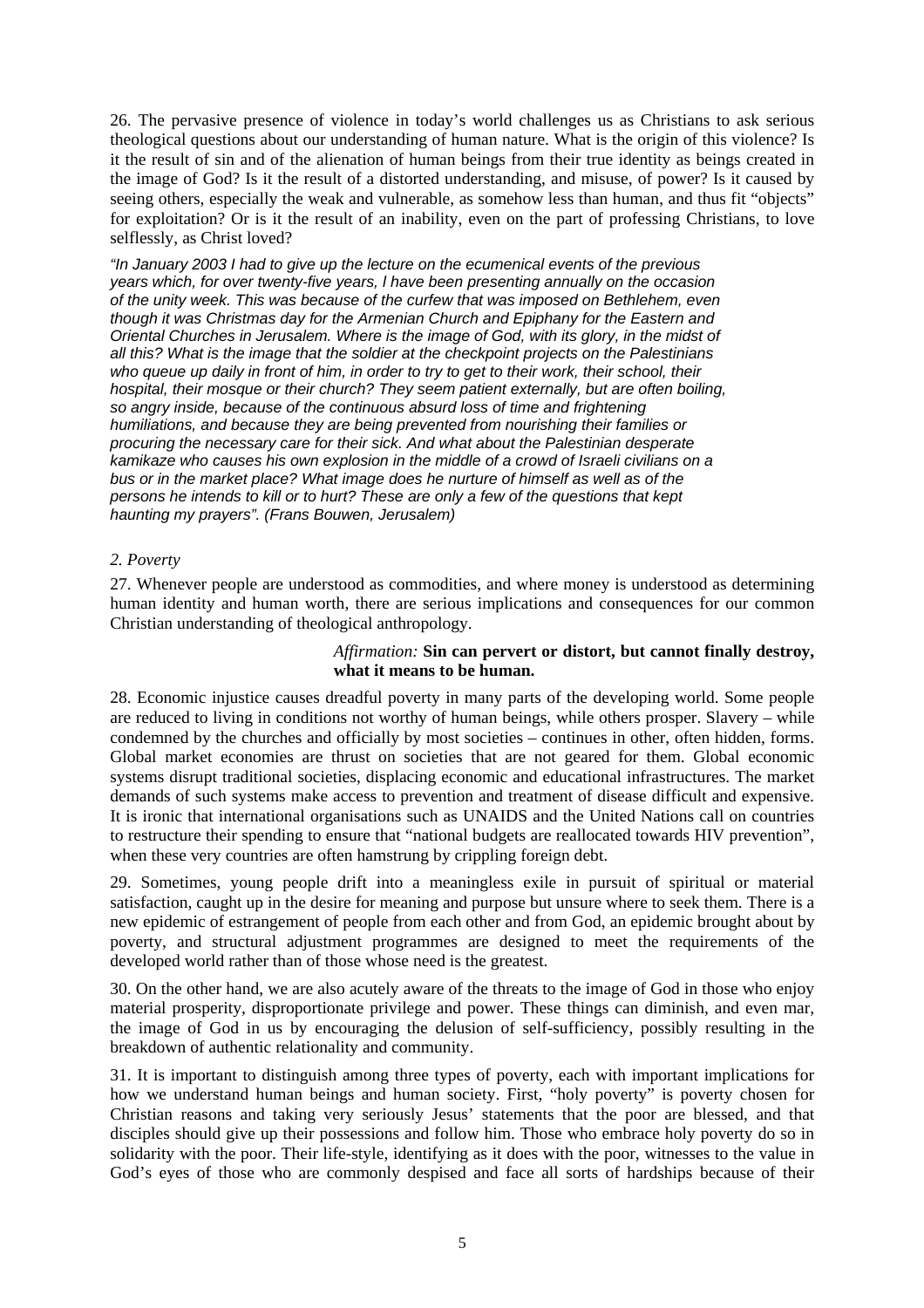<span id="page-8-0"></span>poverty. Holy poverty is simultaneously a protest against valuing people in terms of their material possessions, and an affirmation that those who are poor in material possessions are of infinite value in the eyes of God.

32. Secondly, "absolute poverty" is the condition of not having sufficient resources to provide for food, clothing and shelter – the basic necessities of life. Those in absolute poverty are destitute, not knowing where the next meal will come from, lacking shelter, nourishment and security, living on the edge of starvation. In today's world, in fact, tens of thousands of children die of starvation each day while multitudes more walk in hunger and despair. In Brasil, the poverty of some and the greed of others have even led to the tragic sale of children's organs. Absolute poverty is dehumanising and tends to destroy community and to set one person over against another. (We recognise, however, that a joyful sense of community and sharing is sometimes to be found in the most awful slums and shantytowns; saints can flourish in squalor and need.)

33. Thirdly, "relative poverty" identifies a situation in which there is a wide gulf of inequality between the rich and the poor, with the poor and marginalised excluded from the normal facilities and expectations of their society. Poor people and communities in the US and Europe are not badly off when compared with slum dwellers in Sao Paulo or Chennai; but, when compared with their own fellow citizens, they are severely disadvantaged. In such situations the ties of community are weakened. Crime rates tend to be high; the rich sometimes retire to "gated communities", providing for their own security and sanitation while the poor are left to fend for themselves. This extreme inequality within rich nations mirrors the extreme inequality between rich and poor nations.

34. Poverty, both absolute and relative, is a major theological challenge and practical problem facing Christians today, demeaning human beings and obstructing the neighbourly and loving relationships we are called to enjoy. In both cases Christians should support economic and social policies which affirm the equal worth before God of all who bear God's image, remembering that the just distribution of material things — food, clothing, shelter — is charged with spiritual significance. Alternate domestic, national and global responses to poverty are difficult to find; but Christians should never lose the hope of finding better ways of sharing and enjoying together the resources God has given, and of affirming the worth of human beings created in the image of God, irrespective of their physical circumstances.

## *3. HIV/AIDS*

35. Any attempt to think about theological anthropology and human suffering in the context of HIV/AIDS must take into account profound ethical questions about human sexuality and relationships between women and men. In particular, Southern Africa is at the epicentre of an HIV/AIDS pandemic bringing untold suffering and death to millions. In that region, between six and seven hundred thousand people die annually and approximately 1,500 new infections occur daily. If the pandemic continues unchecked, ten million South Africans will have died of AIDS-related diseases by 2010, two million children will be orphaned and the average person will not live to age forty. Southern Africa, however, is not the only region affected by HIV/AIDS. The sub-continent of India, and even wealthy countries such as the USA, have huge numbers of affected people — many of whom do not even know their condition.

36. Probing beyond the statistics it appears that women's vulnerability to HIV/AIDS occurs on a variety of levels: biological, social, individual, maternal and care-giving. For instance, an HIVpositive pregnant woman runs the risk of transmitting the virus to her child, either during pregnancy, during birth, or after birth through breast feeding. Rural women, who have little or no education and who live in traditional patriarchal relationships, have scant access to information on HIV/AIDS and in general lack the skills and power needed "to negotiate safer sex".

37. HIV/AIDS presents a number of significant challenges to theological anthropology. At least in some circles the condition has raised again questions (often uncomfortable or "inappropriate") about the connection between disease, sin, and the fallenness of humankind. HIV/AIDS has also highlighted, in stark reality, the interrelationship of individuals and community — both human and Christian.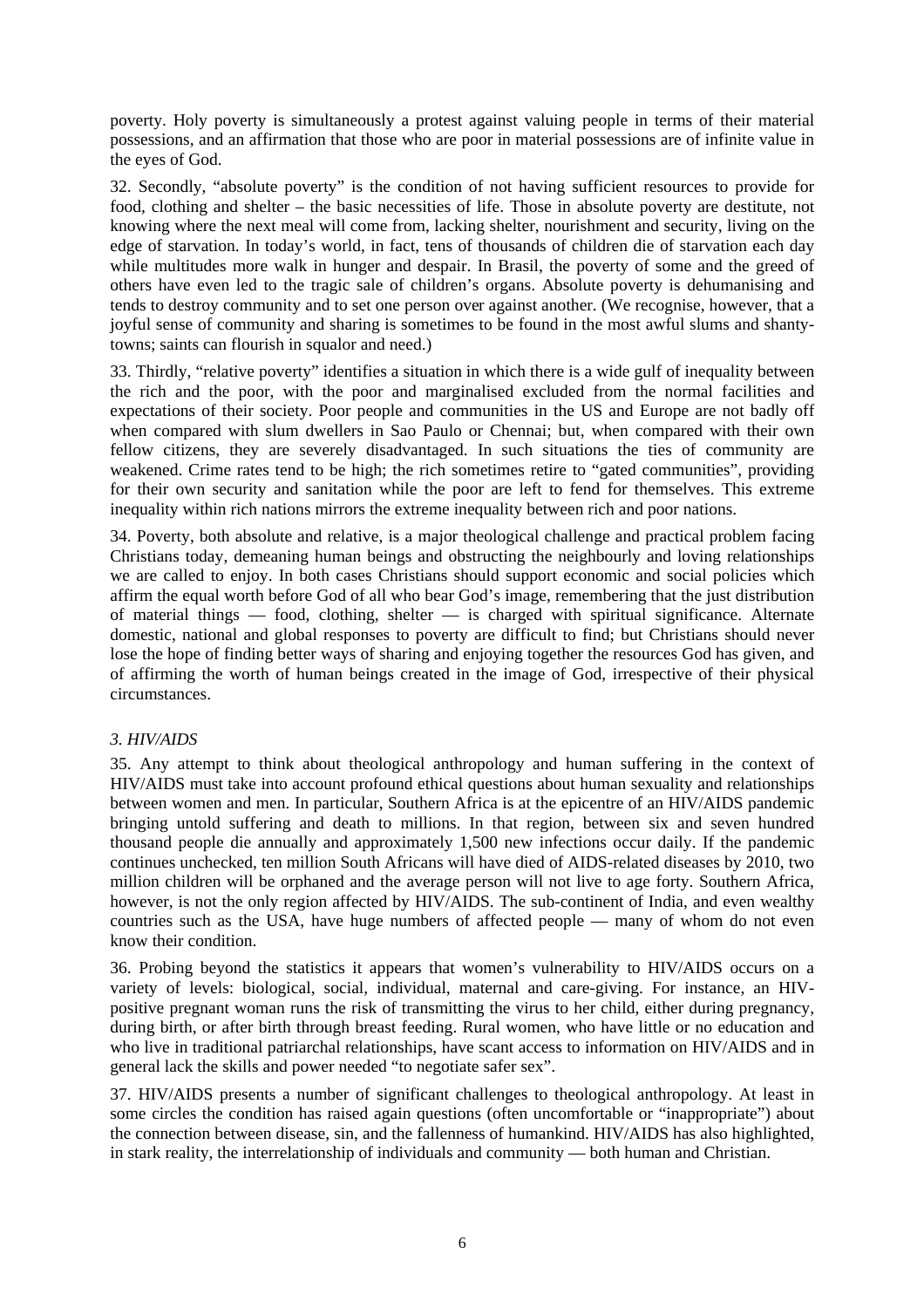<span id="page-9-0"></span>38. The Body of Christ needs help in finding its way through the present ravages of sickness and death caused by HIV/AIDS. Attending funerals every weekend is a numbing task; it is more than numbing when the Church, as the Body of Christ, itself feels amputated as its members fill coffins. There are no dividing lines between the Body and some other reality "out there": we too are infected. Through HIV/AIDS we learn, in a new way, that when part of the community suffers, the whole community suffers (1 Cor. 12:26). In this sense it could even be said that "the church today has AIDS".

*Sergio said: "I had been in prison for three years when I was tested. I was only 20. Then another prisoner told me - Welcome to the club, you are HIV positive! I did not know anything about the virus. I did not listen to him. I did not say anything to my family, but little by little I became sick and weak. First my skin, then my lungs, my stomach. I did not receive any treatment, because the resources of the national health programme are not used to save the lives of delinquents. I am scared, waiting for death." Sergio died two years later. When the family knew of his illness and his death, they did not want to bury him. The church community buried him. (Uruguay)* 

*Sinethemba said: "I am 33 years old and come from Butterworth where I live in a small shack with my sister, my cousin and a friend. In 1997 when l was pregnant, I was diagnosed HIV positive. My child was not healthy for a single day." Sinethemba, whose name means "we have hope", died in 1998. After Sinethemba died, my husband chased me away from my home because of HIV/AIDS. He did not like the idea that we might be positive. I asked him to come with me to the hospital for a test, and he was HIV negative. I had terrible diarrhoea; my body was covered with a terrible rash. My immune system was collapsing. Last July 1 started on anti-retrovirals and my problems are gone. I am surprised that the president says these drugs are toxic. I cannot agree because they have given me my life. (Tembi, South Africa)*

## B. DISABILITY

39. Another challenge to theological anthropology comes from the reality of human disability. We began with more general reflections on a Christian understanding of human identity and value. Against this background we turned to the specific issue of disability, developing our reflection in encounter and dialogue with disabled persons themselves.

## *1. Identity and the challenge of diversity*

40. "O Lord, how manifold are your works! In wisdom you have made them all; the earth is full of your creatures" (Ps. 104:24). The psalmist sings praise to the Creator for creation's rich diversity of which human beings are a part. We, too, sing praise to God for the gift of creation, of life, and of the diversity that is intrinsic to us as human beings made in the image of God.

41. There are many different — and different kinds of — human identity markers: among others ethnicity, race, caste, national belonging, religious identification, gender and sexuality. Identity is developed in interaction with other persons, within the various social contexts (family, church, school, work, ethnic group, nation) in which one lives. (See also the Faith and Order study on ethnic identity, national identity, and the search for the unity of the church.)

42. A crucial insight of the Christian faith is that all such identity markers are as nothing beside our new identity in Christ (Gal. 3:28): that no human identity markers, however positive and precious, can deny our primal belonging to Christ; and that no human distinctions, however pervasive and pernicious, can be allowed to separate us from our sisters and brothers in Christ.

43. But human beings often live in ways that do not express their true identity as created in the image of God. They may deny the gift of relationality, and fear and reject the gift of diversity. The longing to be "at home" and secure carries within it the potential for the exclusion of others. Ethnic or national identities may be maintained through opposing, or even demonising, other groups. We acknowledge that most of us are taught to fear the other, the stranger, the alien. Worse, we have crafted mechanisms (walls, cf. Eph. 2) to distance and dehumanise the other. In such cases diversity becomes divisive, often with catastrophic results.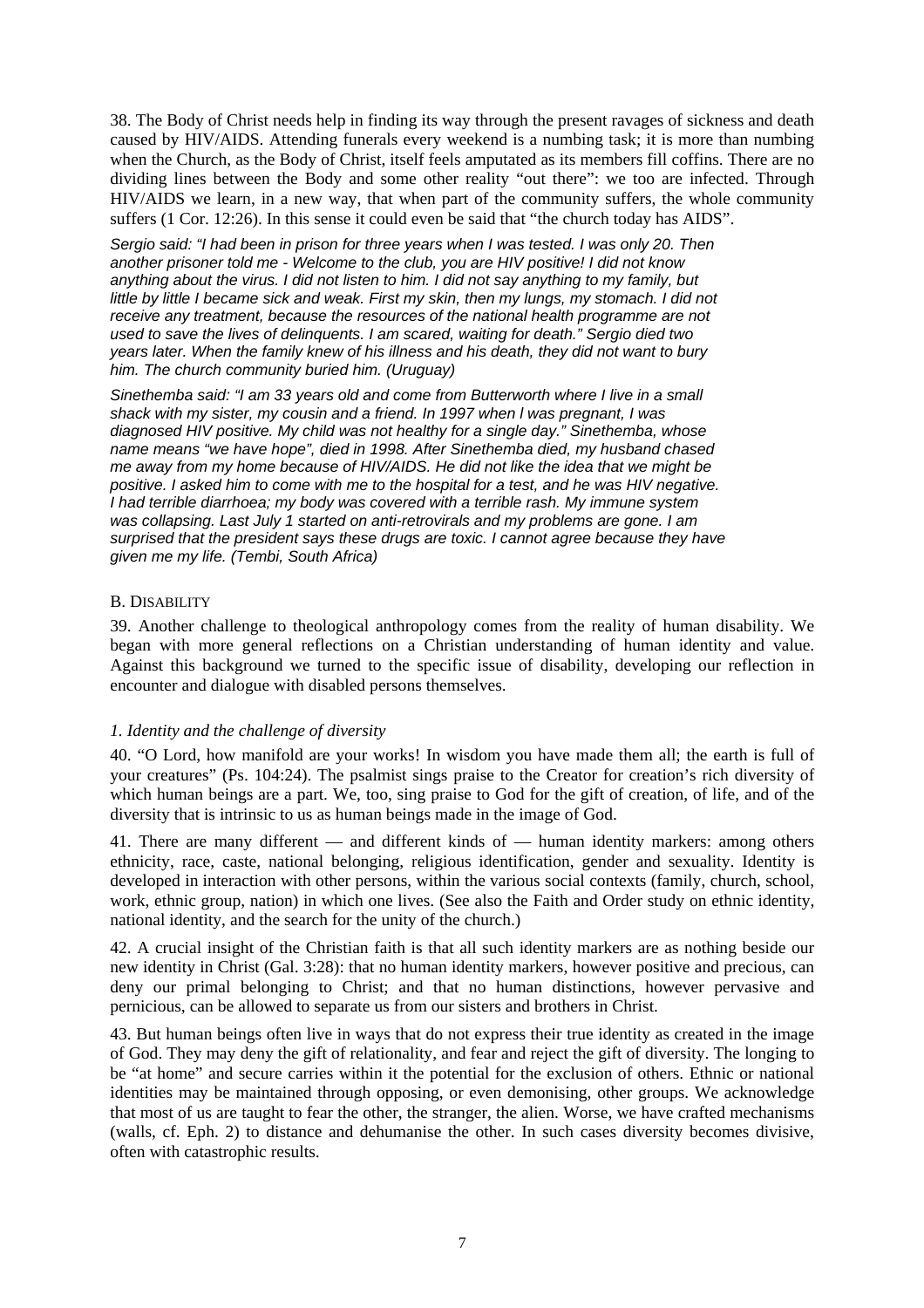## <span id="page-10-0"></span>*2. Disability and the norm of "perfection"*

44. The fact of human disability challenges our understanding of humanity as made in the image of God in special ways. Among other things it exposes the unconscious assumption, which pervades many of our cultures, that only a "perfect" person can reflect fully the image of God — where "perfect" means to be successful, attractive, young and not disabled. In the gospel, Jesus Christ calls us to be perfect in love, even as our Father in heaven is perfect. He offers us a different kind of image of perfection, one about giving things away rather than acquiring them: "sell all that you have and follow me". In his Kingdom the smallest and last are first, and we must love both our neighbours and our enemies (Mt. 5:43-48, 10:42, 19:30). It is also, as we shall develop later, a perfection made manifest in weakness and suffering.

45. This is not the kind of image made in the media, by image makers, but the image that we are called to see when we look in the mirror, and in the faces of those around us. The fullness of this image is expressed through life in human community. To be created in the image of God is to be of infinite worth, an infinite worth which is shared by every human person whatever their physical or mental condition.

#### *3. Disability: an embodied perspective*

46. How can these affirmations be developed in relation to disabilities? The following paragraphs represent one attempt to do so, and in a way which reflects the experience of disabled persons themselves.

47. Reflection on the body is helpful for a theological anthropology that attends to disability, because the body is the source of our knowledge not only of ourselves but of the world and everything in it. An emphasis upon the body is a development of constructivist epistemology, in which human knowledge is regarded as a human creation. Human knowledge is created by humans. Human knowledge takes the form of constructs, which express the social and political position of the knower. The emphasis upon bodily knowledge takes this further by pointing out that we know the world as our bodies know it the body is an epistemic principle. (See also the Faith and Order study on ethnic identity, national identity, and the search for the unity of the church).

48. This is particularly important for a philosophy and a theology of disability because it enables us to postulate the existence of several worlds of human knowledge. The experience which a blind person has of the world is so significantly different from that of sighted people that we can speak of it as a "constructed" world. This emphasises the independence and integrity, the wholeness of the blind world, and sets blindness free from being interpreted merely in terms of deficiency. Blindness is not just something that happens to one's eyes; it is something that happens to one's world.

49. This enables us to also relativise the hegemenous assumptions of sighted people, who do not always realise that they live in a world which is a projection of their sighted bodies, but make the mistake of thinking that the world is just like that, the way they see it. Such people are never able to respect or understand blind people, but will always regard them as being merely excluded from the sighted world, and not as having a more or less independent world of their own.

50. The significance of this for theological anthropology lies in the fact that it emphasises the plurality of human worlds, and the recognition of the plurality immediately relativises the absolute claims of a single, dominant world. There are many kinds of human bodies, some young, some old, some male, others female, some with arms and legs, others without arms or legs, some who hear, others who do not hear, some who are rich and others who are poor, some who oppress others and some who are oppressed. This enables us to make a further distinction between the human worlds which are "natural" in that they spring from the body as natural body-knowledge, and those worlds which are the social constructions of power and greed. When we recognise natural epistemic worlds, we can also recognise unnatural ones. It is true that the rich and poor know different worlds, but this is an epistemic distinction stemming from injustice; it is also true that the blind and the sighted know different worlds, but this is an epistemic distinction which should be recognised and honoured.

51. We see then that a theological anthropology must begin by emphasising the relativising impact of plurality. Only when this is done, can the experiences of disabled people be understood and respected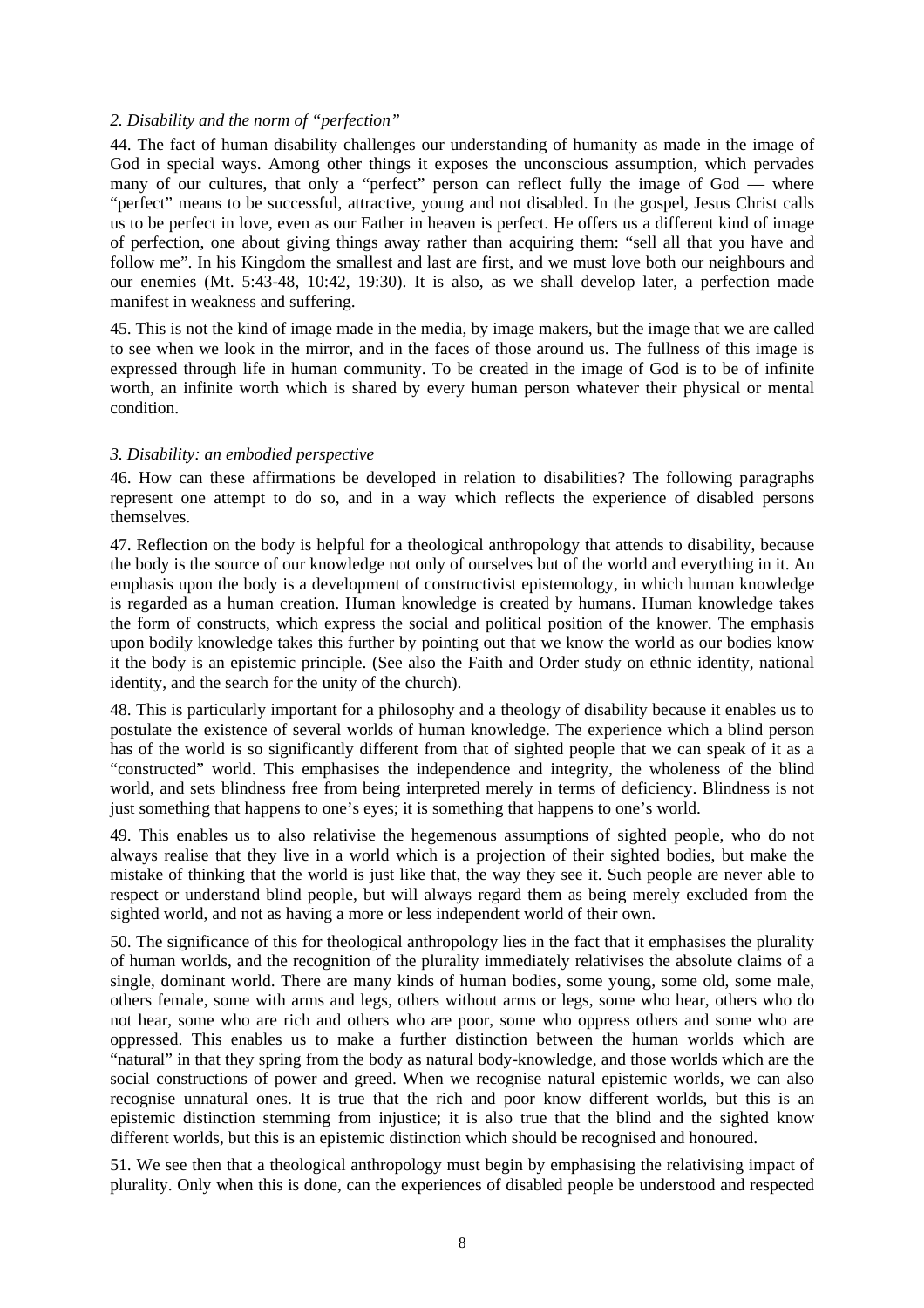<span id="page-11-0"></span>as making a positive contribution to the fullness of human life, and only when this is done can the artificial divisions between human worlds be recognised for what they are — the disembodied shadows of evil which settle upon and oppress human bodies. For it is the affirmation of one category of world that makes possible the denunciation of another category.

52. When we think of the body of Christ we discover a theology of disability which is supported by various elements within the Christian faith. These include the implications of the fraction, i.e. the breaking of bread by the priest at the eucharist, and the scarred and wounded body of Christ the King. The first of these symbols reminds us that brokenness lies at the heart of the paschal mystery and that the church is united through brokenness. The second symbol reminds us that the Christian story, while it converges upon the perfection of a liberated cosmos, does not conform to the images of perfection which are found in our present culture, but witnesses to a range of patterns of perfection. At this point we encounter the Christian paradox of strength through weakness and life through death. The perfection of God is a perfection of vulnerability and of openness to pain. Part of the mission of the church is to bear witness to the God of life by accepting many forms of human life and by sharing in human vulnerability and pain. In this respect, part of the mission of disabled people is to become apostles of inclusion, witnesses of vulnerability and partners in pain.

## C. NEW TECHNOLOGIES

53. A further challenge to theological anthropology comes from two areas in which, in different ways, radical questions are being put to traditional understandings of what it means to be human. The first of these areas is emerging biomedical technologies. These promise many advances in the quality of human life, but at the same time pose bafflingly complex questions to society as a whole and, not least, to Christian faith: At what cost, and to what other forms of human life, do these benefits come? Who shall receive them? What are the long-term implications of genetic manipulation, and can we even foresee them in their fullness? Who decides, and who decides who decides? What are the implications for our understanding of humanity's role within creation, of human uniqueness, of human nature as created in the image of God — and, indeed, for our understanding of God?

54. The second area is that of artificial intelligence (AI) research. AI offers great benefits to humanity, but poses formidable social, philosophical and religious questions: What are the possible costs? What are the implications for society, for example for the role and dignity of work? Who shall reap the benefits? Again, who decides, and who decides who decides? What are the implications for our understanding of human intelligence — and human uniqueness as created in the image of God?

55. Biomedical technology and AI research, which seem at first sight to be disparate disciplines, present both common challenges to our understanding of the human person as made in the image of God. Theological language is entering the public debate in both these areas: biomedical research is said to be "playing God" in the creation of new life, and AI research is said to be replicating the human reasoning process, which has traditionally been closely associated with what makes us uniquely human.

56. In the history of the human family, of course, the development of new technologies is not new. New tools make possible new ways of being in the world and new possibilities for the flourishing of human community (for example, the history of human agriculture is marked by the development of plants and animals that meet specific human needs, through the careful selection of specific desirable traits, such as longevity, hardiness and productivity).

57. The human creativity called upon by these disciplines is a God-given gift; and recent developments of new technologies in these fields have great potential benefits for the human community. Yet the application of the inherent human capacities for innovation and adaptive selection may, through some of the technological innovations available or under development, be creating a new situation with unprecedented possibilities for the manipulation of human nature. Such developments challenge the whole human community and all of creation. Issues of justice are also at stake: the development and dispersal of highly sophisticated technology in a world where many do not have access to the most basic of material resources needed for human well-being is always a matter for Christian consideration.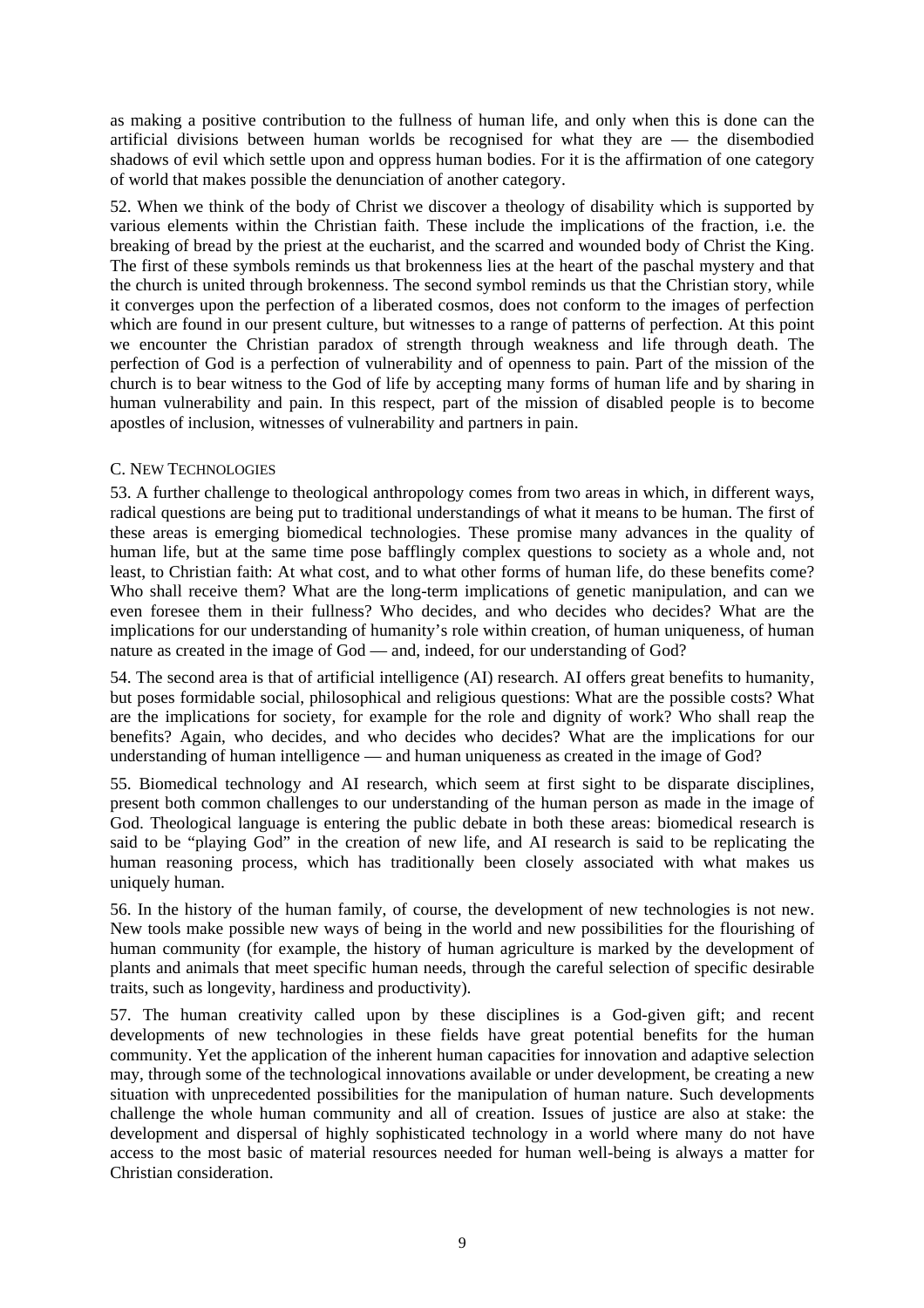<span id="page-12-0"></span>58. On the basis of input from experts in the fields of genetics and AI, we wrestled with the implications of such new technologies for our understanding of what it means to be human, made in the image of God, and explored some of the ethical issues confronting humanity in these areas today. The issues are complex and technical; indeed experts, too, may differ in their interpretation of certain data and in their ethical argumentation and conclusions. This underscores the importance of clarifying the basic parameters of the discussion: the technological options presently available and under development; the ethical principles from which one is arguing; and the material and ethical consequences of each possible course of action.

59. The instances we consider here (necessarily in a very concentrated way) serve both as particular cases, with particular cause for interest and concern among Christians; and as general examples, showing how an ethical analysis should clarify the possible courses of action, and the ethical implications of each.

## *1. Developments in genetics: implications and options*

60. Many novel ethical issues have arisen from recent rapid development in genetics. Their ethical assessment is highly dependent on our view of the status of the early embryo.

(a) The early embryo

61. Up to fourteen days after conception, an embryo consists of "stem cells", entities that are capable eventually of development into all possible types of tissue, but which are not yet so differentiated to generate any structures. Is such an early embryo already fully human, or only potentially so? Christians have taken two contrasting positions: a) the embryo has the full moral status of a person from its conception; b) the embryo grows into human personhood through developing complexity. Some of those taking the latter view see the embryo at less than fourteen days as entitled to ethical respect, but not yet fully a human being.

(b) Preimplantation genetic diagnosis (PGD)

62. Embryos formed in vitro (that is to say, generated in the laboratory) are selected for implantation into the womb on the basis of certain criteria. The ethical permissibility of this procedure clearly depends critically upon the status of the early embryo. Christians take three different positions on this issue:

- i) PGD is an acceptable procedure if used to eliminate embryos that carry the risk of life-threatening disease, either of early onset or, perhaps, also development later in life;
- ii) selection is an ethically unacceptable form of commodification of the embryo and hence of all human life;
- iii) more generally, in vitro fertilisation (IVF) procedures that involve embryo destruction through non-implantation are unacceptable.

63. In relation to option i), there is concern that its exercise might lead to unacceptable devaluation of those who are born with the relevant condition.

(c) Stem cells

64. Human embryonic stem cells, which are capable of developing into any kind of tissue, can only be obtained by the destruction of the embryo. For those who see the early embryo as a human being, this procedure is ethically unacceptable. They advocate an alternative path for stem cell research. Stem cells can be obtained from adult cells or from stored umbilical cord blood, but currently it is not known how to induce their development into all possible kinds of tissue. When this can be done, it might lead to treatments for severe degenerative diseases, such as Parkinson's Disease. Such tissue would be compatible with the person from whom the stem cells originated and there would, therefore, be no tissue rejection problems due to the introduction of genetically foreign cells. Such a procedure, if successful, does not seem to raise the same ethical difficulties as using embryonic stem cells.

(d) Therapeutic cloning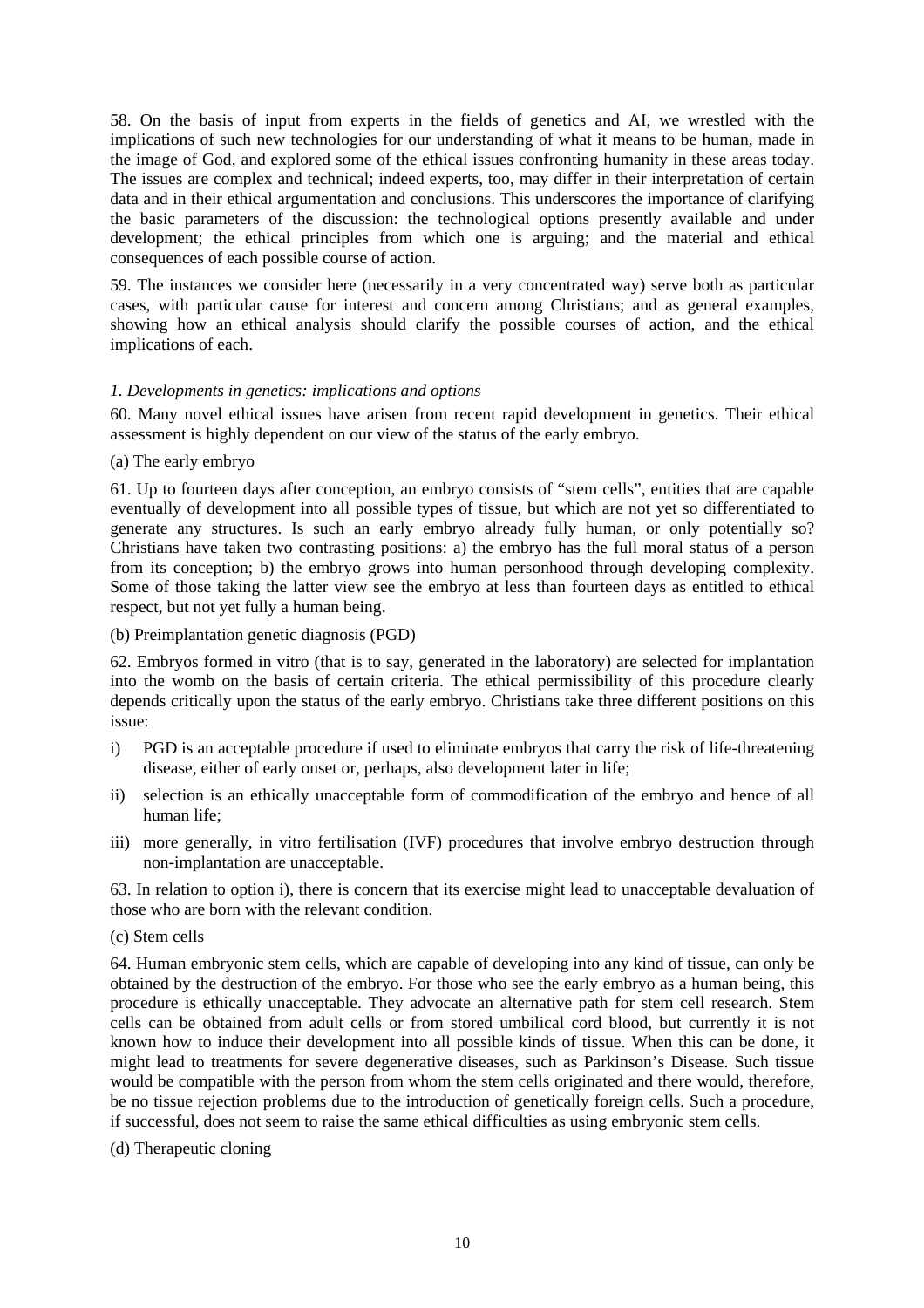<span id="page-13-0"></span>65. A different approach to problems of tissue compatibility would be to use the techniques that have led to the birth of cloned animals, in order to produce human embryos that were clones of the intended recipient's tissue. Harvesting stem cells would result in the death of the embryo at the age of about five days. The acceptability of this practice clearly depends on the ethical view taken of the early embryo. If it is already fully human, this should not be done. If it is not yet fully human, there seems the possibility of using the embryo for serious purposes not achievable through a non-embryonic route.

## (e) Reproductive cloning

66. This can be clearly distinguished from therapeutic cloning since it involves the implantation of a cloned embryo with the intention of bringing a human clone to birth. Animal experiments show reproductive cloning to be grossly unsafe, with the ethically unacceptable prevalence of wastage and malformation. Even if these problems could be overcome, there remains the ethical objection that the determining of another person's entire genetic make-up is an unacceptable use of manipulative power, an act of instrumentalisation that is contrary to human dignity.

## (f) Implications for women in particular

67. The development and use of these new technologies have particular significance for women. The natural habitat of the embryo is a woman's body. Many of the procedures we consider here involve the utilisation of human egg cells, which cannot be extracted from the ovaries without invasive and painful medical intervention. The same concerns and dangers of the commodification of the embryo also apply to the women who would provide the many egg cells needed for therapeutic cloning.

## *2. Developments in artificial intelligence research: implications and limitations*

68. At various times throughout history, the latest technology has been used to explain the workings of the human mind. The mechanical clock and the telephone exchange were once used as metaphors for the human reasoning process. Today the computer, a programmable general-purpose machine, plays this role. Following the computer metaphor, the brain is said to be a machine made of meat: human consciousness is said to be nothing more than the activity of our nerve cells. It is said that we are "programmed" to do this or that and that when we learn something, we are "programming" our brains.

69. The currency of these metaphors, together with the recent progress in AI research, raises concerns that:

- (1) Humans will be as nothing more than information-processing machines and thereby lose the respect and dignity due to human persons;
- (2) Human skills will be replaced by programmable learning machines;
- (3) Automated decision-making technology will put sensitive human situations beyond effective human control;
- (4) The sheer complexity of computer controlled systems can obscure the accountability of safetycritical systems; and
- (5) Ethically responsible decisions will be delegated to computer-controlled systems.

70. While metaphors of human beings as nothing more than information processing machines may be useful in a limited technical sense, they do not address the richness of the human condition and experience as manifest through specific cultural and social contexts. The human person is based on a network of relationships constituted through provisional, embodied, contingent, meaning-producing interactions with significant others. The human relationship with the Other who is God also has these characteristics.

71. The vision of AI widely articulated through popular science fiction narratives ends either with idolatry (that ultimately we are obliged to serve the machines we have created) or hubris (that we find false salvation through our own heroic achievements). God's salvation is an embodied event of human solidarity that is a counter witness. Still, the potential for sin is found within the bounded and contingent condition of being human.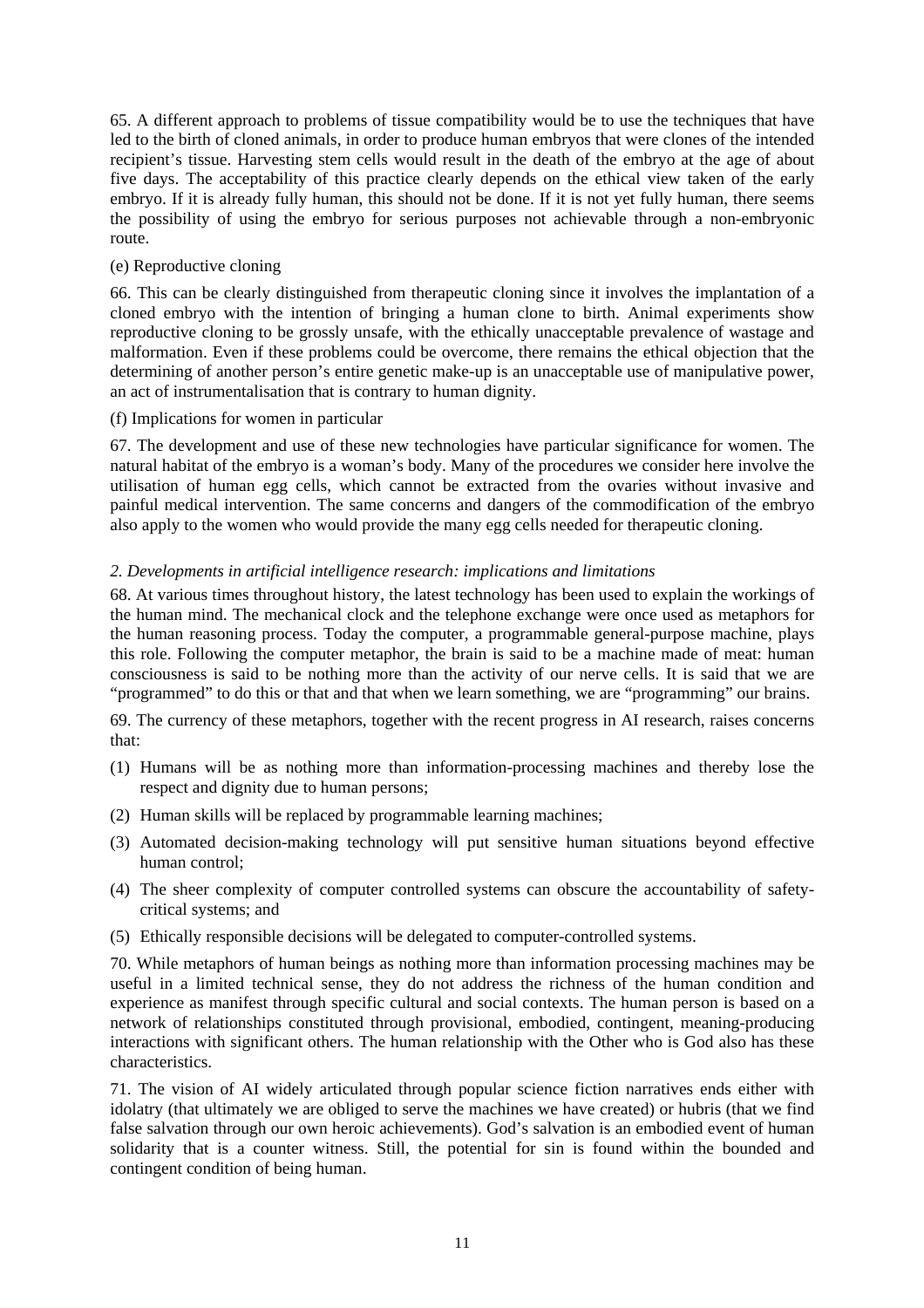## <span id="page-14-0"></span>**II. A Theological Response**

#### A. LAMENT AMID SUFFERING

72. To pass in review a range of the afflictions, situations and questions which challenge our human condition – as these last pages have done – is to raise deep and troubling feelings. In response to these feelings, faith engages the heart and soul as well as the mind. Lament is one ancient response to human suffering and challenges to being human. What is lament? Lament is a form of mourning. It is also more. It is more purposeful and more instinctive than mourning. Lamenting is both an individual and a communal act which signals that relationships have gone awry. While lamenting is about past events, it also has present and future dimensions. It acknowledges the brokenness of the present because of injustice. It instinctively creates a link between healing and mourning, a link which makes new, just relationships possible in future. Lament is generous and not grudging, explicit not generalised, unafraid to contain petitions and confident that they will be heard. Lament is not utilitarian: It is as primal as the child's need to cry.

73. The cry of lament, while ostensibly wrought from the human heart in certain situations, is filled with enigmatic energies, unbearable urges, moments both profane and sacred. Lament is more than railing against suffering, breast-beating or a confession of guilt. It is a coil of suffering and hope, of awareness and memory, anger and relief, desires for vengeance, forgiveness and healing. It is our way of bearing the unbearable, both individually and communally. It is a wailing of the human soul, a barrage of tears, reproaches, petitions, praise and hopes which beat against the heart of God. It is supremely and truly human: "Jesus wept" (John 11:35) as he beheld the reality of suffering and death.

74. How do we as Christians respond to these challenges? Where do we begin? A first step is to try to reach a common theological understanding of what it means to be a human being.

#### B. CREATED IN THE IMAGE OF GOD

## *1. Jesus Christ as the image of God*

75. In faith Christians look to a human face and in that face they see the image and glory of the invisible God (Mark 9:2.8; Col. 1:15). This is no ordinary seeing. We know that the face of the Galilean is not literally the face of God; faith is not the same as literal "sight" and may indeed be better compared to the action of a sightless person reaching out to touch and feel the contour of a face they cannot "see".

## *Affirmation:* **Jesus Christ through his life, death and resurrection is victorious over sin and death, restores true humanity, empowers life, and brings hope for the end of inhumanity, injustice and suffering.**

76. The human face in which that glory is shown to us is the face of one person: Jesus Christ. But what we see and know of him informs and shapes our awareness of the identity, the worth and the calling of every person (2 Cor. 5:16-17). More than that, Jesus Christ insists that he is with us, that wherever we may be looking from he stands among us, in our place. So what we learn as we keep our attention focused on Jesus (Heb. 12:2) is not abstract information about a foreign kind of human life. Rather our understanding and enactment of what it is to be human develops in a living dialogue between the voices of our own society, its needs, its insights, its aspirations, and the word which is spoken to us, addressing those very needs, insights and aspirations — to challenge as well as to affirm.

## *2. The mystery of human being*

77. The mystery of the true human being we see in Jesus, the Word made flesh, is unsearchable. Our attempts to investigate and understand human nature cannot exhaust the worth, the depth and the dignity which belong to each person as created and loved by God. As we acknowledge, with faith and awe, the holy mystery of God, we see and reverence that same mystery in the person of Jesus and we must also see and reverence a reflection of that same mystery in every person.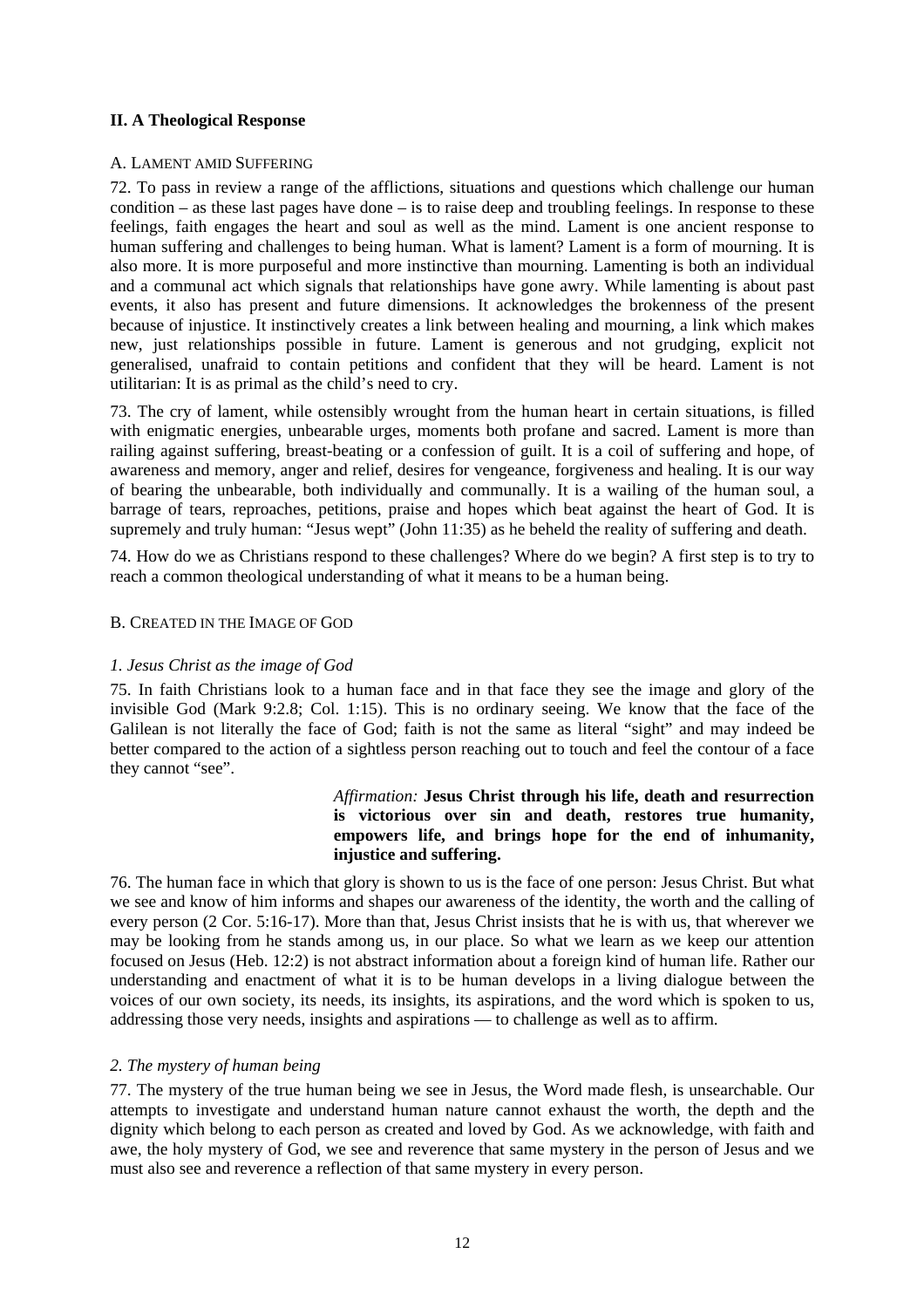#### <span id="page-15-0"></span>*3. The image of true humanity is not alien to any community*

78. There can be no single, definitive picture or icon of Christ. There is a definitive record of Jesus; it is given in Scripture and received by people in every time and place through the living Tradition of faith. From all this, we can discern the indelible character of Jesus' life and ministry, death and resurrection. He remains "the same yesterday, today, for ever" (Heb. 13:8) and "his words will not pass away" (Mark 13:31 and parallels). Yet the Spirit which enables us to see the face of Christ as the true image of God and of our humanity is for ever new. The Spirit teaches us all things and reminds us of all that Christ has said whilst leading us to hear Christ's words anew at every stage in the life of each person, in the life of the Christian community and in human history. By the gift of the Spirit, Christ's word is proclaimed in the languages of many nations (Acts 2:8), so that all may recognise him as bearing our likeness as well as God's.

### *4. Christian understanding and the struggles and insights of the wider world*

79. Christian understanding of what it is to be human unfolds through shared engagement and meditation in the community of faith. That community is not isolated from or unaffected by the world. Believers share the political and social struggles of troubled and threatened groups and peoples. Just as importantly, believers share the exploration of human identity undertaken in the communities of science and the arts. A fuller theological account of who and what we are as humans emerges from the Church's prayerful engagement with each of these realms, as we keep the person of Jesus in focus.

#### *5. The image of true humanity is not known in the abstract*

80. The focus of faith on Jesus as the point of reference for understanding what it is to be human has a decisive consequence. It means that this understanding can never be a matter of detached thinking As Jesus was to be found in company with people pushed aside in their own society, so our understanding of all humanity must be informed by our engagement with those whom society marginalises Just as Jesus was no casual observer of his suffering sisters and brothers but was with them to serve and to transform, so that all could have life in its fullness (Mark 10:45; Luke 4:18; John 10:10), so we cannot assert a merely theoretical or passive understanding of human nature. For Christians to be passive in the face of suffering and injustice would make nonsense of any claim to "understand". As noted in the discussion on the method of the study, and elsewhere, this is the fundamental awareness that has informed this project

## *6. Persons and relationship*

81. Jesus is revealed as the one who gives himself away (Phil. 2:5-11). This self-giving manifests his relationship with the Father and the Holy Spirit – the one who sent him and the one whom he sends (John 14:24; 16:7.8). So it dawned upon the early Church that, in the light of Jesus, God must be worshipped and apprehended by faith as Triune, as three "persons" in one "nature", where, by the power and mystery of eternal love, Father, Son and Spirit live in perfect mutuality and unity. So it becomes clear to those who reflect on the face of Jesus that true personhood cannot be understood individualistically, but only as we look at human persons in relationship.

> *Affirmation:* **The presence of the image of God in each human person and in the whole of humanity affirms the essentially relational character of human nature and emphasises human dignity, potentiality and creativity, as well as human creatureliness, finitude and vulnerability.**

#### *7. The image of God as relational*

82. In the light of its trinitarian perspective the Church has found special significance in the account of human creation in Genesis. In Genesis 1:26 God says that human beings are to be made not with reference only to themselves, not according to their kind (like other creatures), but "in our image, in our likeness". Human beings are not like their own kind, but are to be like God. Here it is clear that being made in God's image is foundational for all human beings, male and female (Gen. 1:26-27).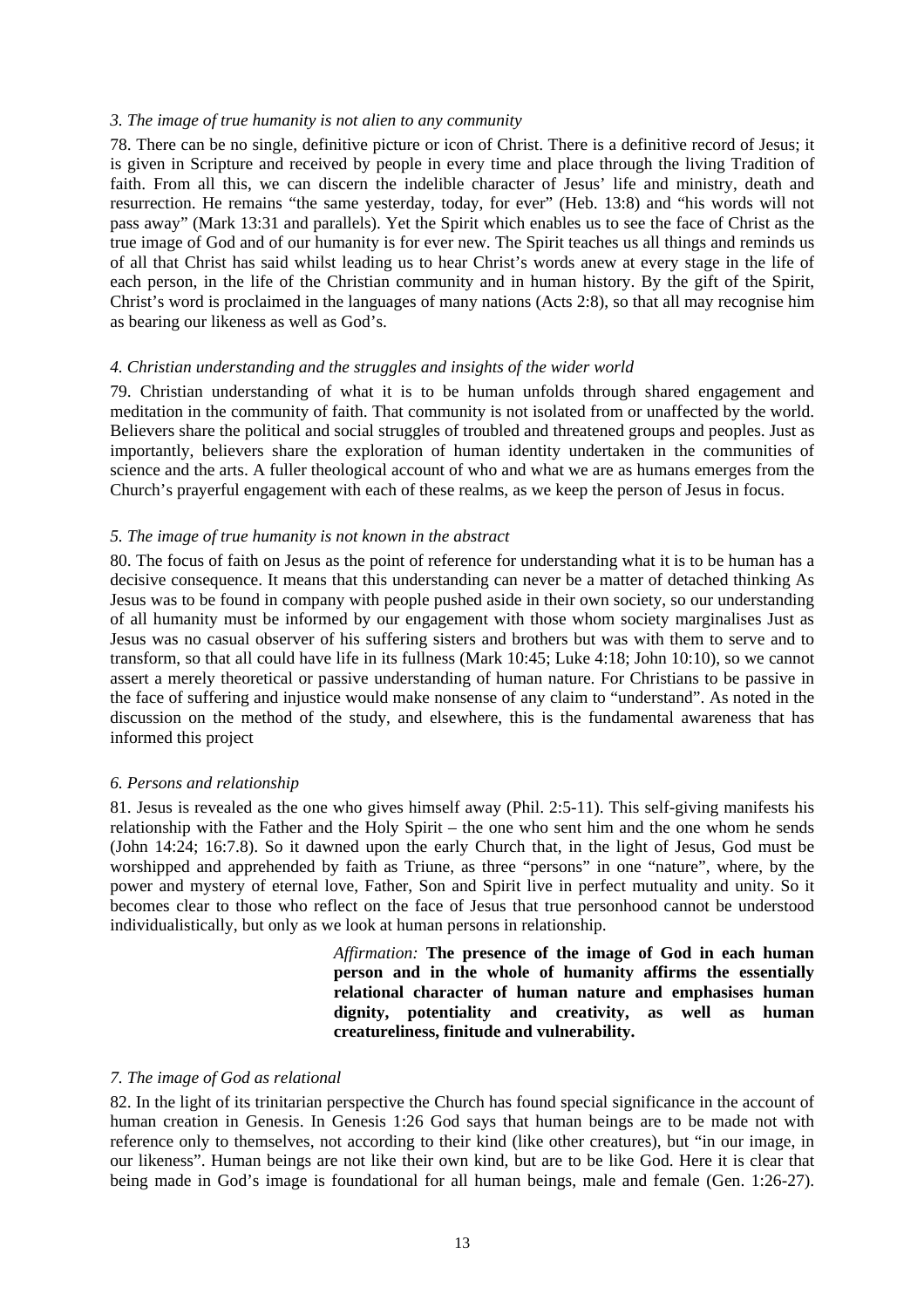<span id="page-16-0"></span>Approaching the text with a trinitarian understanding, it is also clear that this image, in which all humanity is created, is first and foremost relational. As we draw together the text of Genesis 1 and the figure of Christ Jesus, we perceive that we truly image God only in communion with Christ and with one another. In communion with Christ we are drawn by the Holy Spirit into relationship with the Father, becoming capable of working together (synergia) with the Triune God for the fulfilment of God's loving design for the whole creation. This insight into the essentially relational character of true human identity before God has become a major key to addressing contemporary challenges to humanity in the light of Christian faith. As the current Faith and Order study on Ethnic Identity, National Identity and the Search for the Unity of the Church puts it, "human beings are made in, by and for a community, a human characteristic which finds its expression in many forms and under many names". (ETHNAT study document, FO/2004:27, Faverges Report, §12.)

## *8. The dignity of each person*

83. The importance of the individual is not negated by emphasising the central place of relationship in interpreting the human condition. Some social ideals have tended towards treating the individual person as a means to an end, or as significant only by virtue of her or his contribution to the group. But the image of God, while it can never be fulfilled in an individual who chooses to be closed off from God or from the other, can never be effaced from any person. In many circumstances the Church will rightly defend the cause or dignity of one person against the antagonism or prejudice of a whole society, recognising that the least or most isolated individual is infinitely precious in the sight of God.

#### *9. True humanity and false human "ideals"*

84. Seeing the face of Jesus (and the harsh reality of his life as the incarnate God) we are also compelled to confront and question many alluring images of the human ideal. As noted in the earlier discussion on disability, in contemporary cultures there is often a pervasive assumption that only a "perfect" person can reflect true humanity, where the "perfect" image is assumed to be successful, young, attractive and not disabled. But in Jesus we see true humanity (the image of God) not only at the point when his appearance reflects visible glory, on the mount of Transfiguration. We also see the same true humanity just as clearly when his face and body are deformed by suffering. Re-reading the text of Isaiah 53, Christians have identified Jesus with the one who "had no form or majesty that we should look at him, and no beauty that we should desire him" (Isa. 53:2) and so have been powerfully reminded that equal human dignity and worth are given to every human being, the physically disabled along with outstanding athletes, women able to bear children along with those who cannot, persons who struggle to survive as much as those who prosper.

#### *10. The divine image gives value to all human lives*

85. Christians look through this Christ-centred lens in seeking true understanding of human identity, worth and purpose. This does not mean that they ignore or discredit secular wisdom. But they are compelled to resist all attempts to draw distinctions between human beings, and the degree of value or importance that should be ascribed to them. At many times and in many places, pharaohs, kings and rulers are said to be "the image of God", but in the text of Genesis and in the Christian Tradition all human beings are made in the image of God: male and female, rich and poor, Jew and Gentile, old and young, slave and free. The claim which faith makes on behalf of every person is not that she or he be valued according to a measure of aptitudes, abilities or achievements, but that she or he be valued as made by God to be loved and to love, and as sharing in the divine image which is gifted to — not earned or discovered by — all human beings.

#### *11. Human life as growing in the image*

86. When St Paul writes of Christians as reflecting God's glory in the face of Jesus, he writes in terms of transformation ("from one degree of glory to another", 2 Cor. 3:18). So we are led to recognise that human beings are called to grow into the image of Christ, who is himself the true and complete image of God. This awareness has long been expressed in the theology of the eastern churches by marking a distinction between the image and the likeness of God: "All human beings are made in God's image;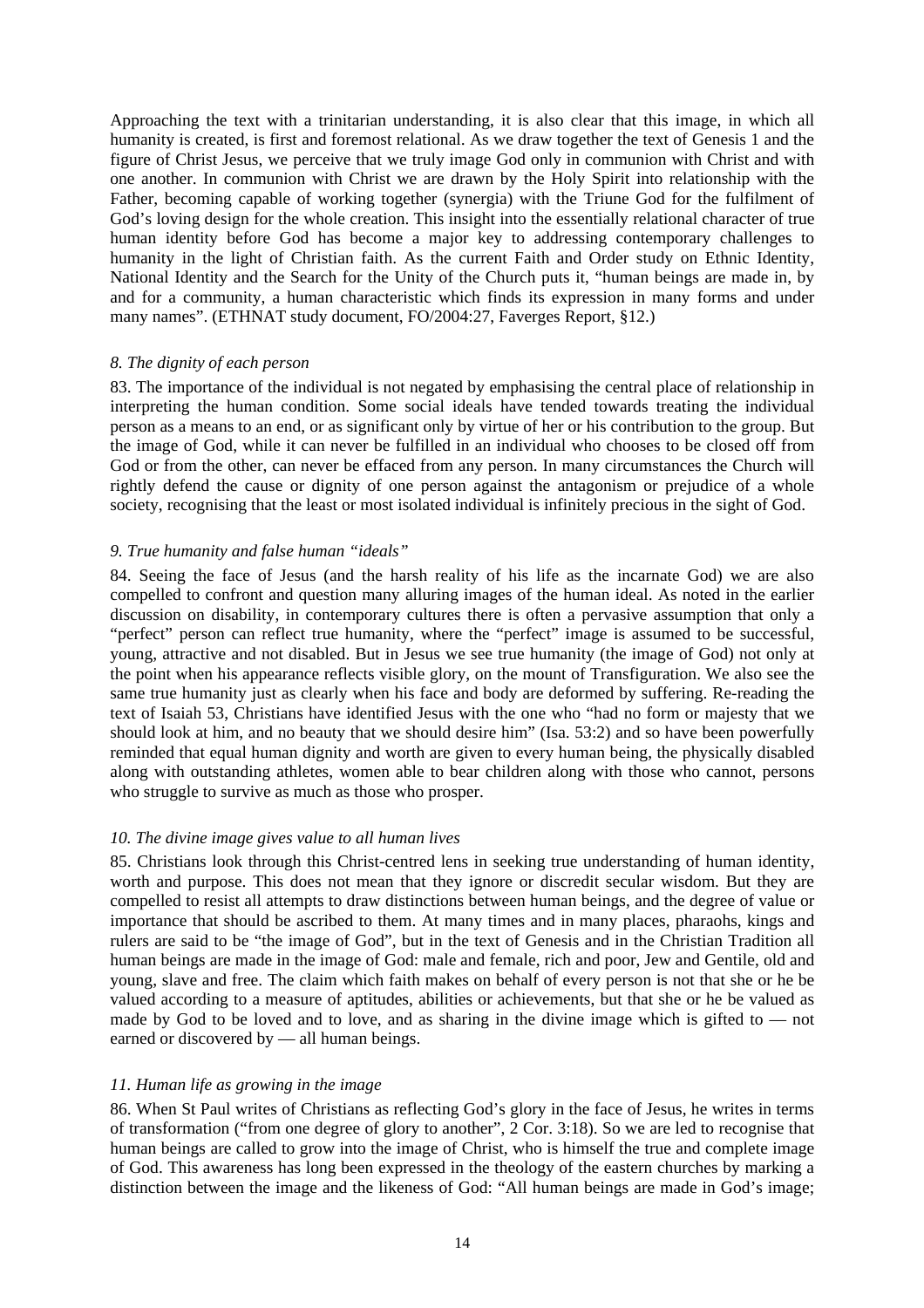<span id="page-17-0"></span>to be in his likeness belongs only to those who through much love have subjected their freedom to God" (Diadochos of Photike, 5th century). Western traditions have not usually made the same distinction, but have equally recognised the dimension of calling and growth that belongs to true personhood.

## *12. Human embodiment*

87. If the Christian understanding of true humanity is rooted in reflection on the person of Jesus Christ it will neither denigrate nor idolise the human body. The love of God was fully embodied in Jesus. The truth of the incarnation and the nature of the gospels underline the fact that the paradigm of true holiness and humanity is one who shared bodily pain and joy and who, in his work of healing, treated with seriousness and compassion the bodily needs of others.

## *13. Theology and experience*

88. By careful reflection we can arrive at a statement of what it is to be human, as seen in the light of Jesus. This statement is important, particularly when it binds the churches together in common faith and witness. However, the mothers and grandmothers who return each week to the Plaza de Mayo in Buenos Aires to hold up the pictures of the disappeared whom they refuse to forget; those who struggle to feed their own children or to defend them from the depredations of HIV/AIDS; those who exhaust themselves in the support of their neighbour in need: all these may have grasped and lived such an understanding, for they live very close to the face of Christ.

## C. THE PLACE OF HUMANITY WITHIN CREATION AS A WHOLE

## *1. Relationship with that which is other than ourselves*

89. In the previous section we have been reflecting on the person of Jesus as the focus for Christian understanding of human persons made in God's image. Central to these reflections is the relational character of true human life. This relatedness or partnership with God and one another for which we are made corresponds to the gift of differentiation, or diversity. When Jesus befriended and ate with people of all sorts, people seldom seen together, he showed how the gift of relatedness overcomes fear of difference to create true community, true koinonia. Similarly this statement, and the whole of our study, has developed through engagement and friendship within many different cultures and communities.

> *Affirmation:* **Human beings are created to be in relationship not only with God and each other but with the whole of creation, respecting and being responsible for all living creatures and the whole created order.**

## *2. The relationship of humans to the rest of creation*

90. One of the ways in which we see that humans are created in the image of God is the way in which we have been entrusted with the privilege of sharing with God the responsibility of taking care of the whole creation. God created us to be in loving relationship not only with one another, but also with the entire creation. God's own love and care sustain everything that exists, clothing the grass of the field (Luke 12:28) and being aware even of the fall of a sparrow (Mt. 10:29). And it is God's intent that the whole creation, everything in heaven and earth, should share in the ultimate liberation and unity which will be set forth in Christ, through whom all things came into being (Eph. 1:10; John 1:3). Meanwhile, we are called to relationship of loving care with the wider creation, acknowledging and taking responsibility for our place within the dynamic interconnected and interdependent whole of creation. The fact that God created all things good means that this co-responsibility, however exacting it may be, will always occasion delight and celebration.

91. Another feature of being in the image of God is that humans are made to be "co-creators" with God (Gen. 2:19). Because we are not God, our creativity is limited by our creatureliness. Nevertheless we have the God-given capacity to explore, envisage and bring into being new possibilities within the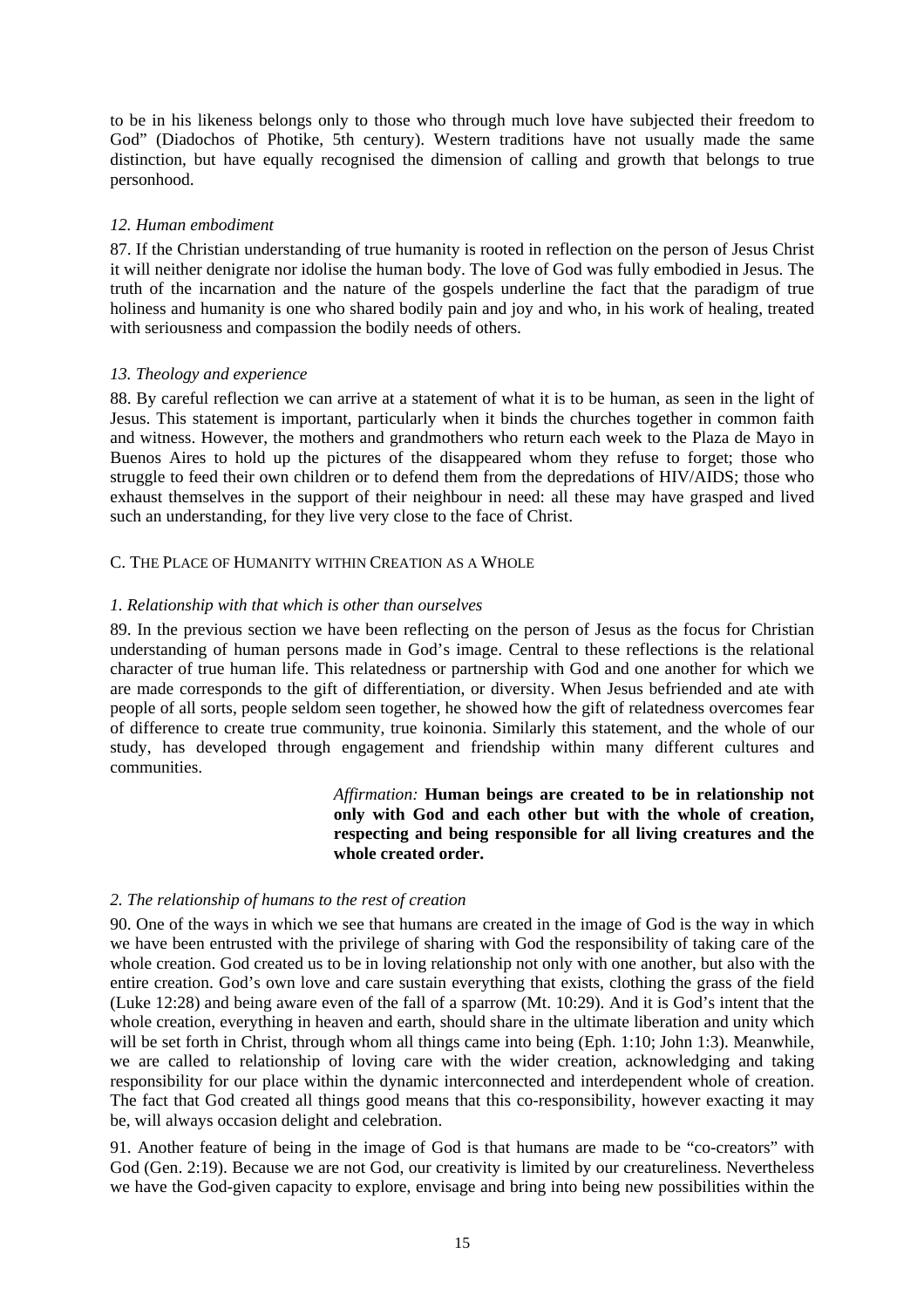<span id="page-18-0"></span>created order. It is not apart from, but in union with the whole created order that we are called to praise the creator (Ps. 148) and to co-operate with God as active partners in developing and maintaining the health of creation.

## D. SIN AND THE IMAGE OF GOD

#### *1. The nature of sin is made clear by reflection on God's image*

*Affirmation:* **Sin is a reality which cannot be ignored nor minimised, for it results both in the alienation of humanity from God and in the brokenness of the world, its communities, and the individuals which make up those communities.**

92. For Christian disciples, Jesus represents all they are created to be and called to become. In him we can grasp what God intends for humankind. Such an image of what it means to be a human being dignifies our flesh and frailty, subverts our notions of power and rule and challenges us to interpret the signs which our world manifests in a new way. But when we look to or listen to Jesus, we are struck, too, by our own failure to be what God intends. The light of Christ offers a beacon to all who share his humanity; it also sheds light on the sin of all who share his humanity.

93. When we speak of humankind made in God's image, we inevitably have to speak also of the spoiling of that image. And just as the reflection of Christ and of God's being in our humanity is bound up with our relatedness to God and to one another, so it is with our sin. Relationships which in Christ are characterised by love, truthfulness and reverence are replaced by aggression, exploitation, deceit, brokenness and violence.

#### *2. The radical nature of sin*

94. The sin of human beings contributes to, and belongs within, a wider context: the disorder and evil which affect the whole of creation. Paul expresses this graphically when he writes of the "whole creation groaning" (Rom. 8:22). Sometimes the very word "sin" seems too lame or moralistic to describe the depth and power of all that assaults and harms God's good creation, or the sheer destructiveness and wickedness which human beings manifest. Nonetheless, Christian faith forbids us ever to suppose that even the most obscene enemies of human wellbeing are not themselves made in the image of God: they remain human persons, neither to be exonerated from personal responsibility nor to be denied justice and humanity.

## *3. Sin in the context of hope*

95. Realistic observation of the harm we human beings do to each other and to the creatures around us, and to the very earth itself, leads us to conclude that our human condition is radically warped, that the image is distorted. The aspects of human brokenness, conflict and perplexity that have been touched on in Part I lead many – both those who suffer and those who observe their plight - to lose hope. But the Christian consciousness of sin and evil comes not so much from human introspection or brutal observation as from seeing the wounded love of Christ and hearing the forgiving and challenging word of Christ.

96. Those who see their own sin in the light of God's countenance are led not to despair or cynicism but to repentance in hope. The Holy Spirit gives a dynamic of hope to the understanding of human sin, a dynamic illustrated in the gospels as the encounter with Jesus leads to repentance, repentance leads to renewal, and renewal leads to the calling and empowerment to act with Jesus in the world. This dynamic is misunderstood both by those who rest on the assurance that God will forgive "anyway", whatever we do (forgetting that God calls us to repentance), and by those who envisage a god preoccupied with judgement and punishment (forgetting that God calls us to repentance in order that we may live).

## *Affirmation:* **True humanity is most clearly seen in self-emptying (kenotic) love, the love expressed most profoundly in the person**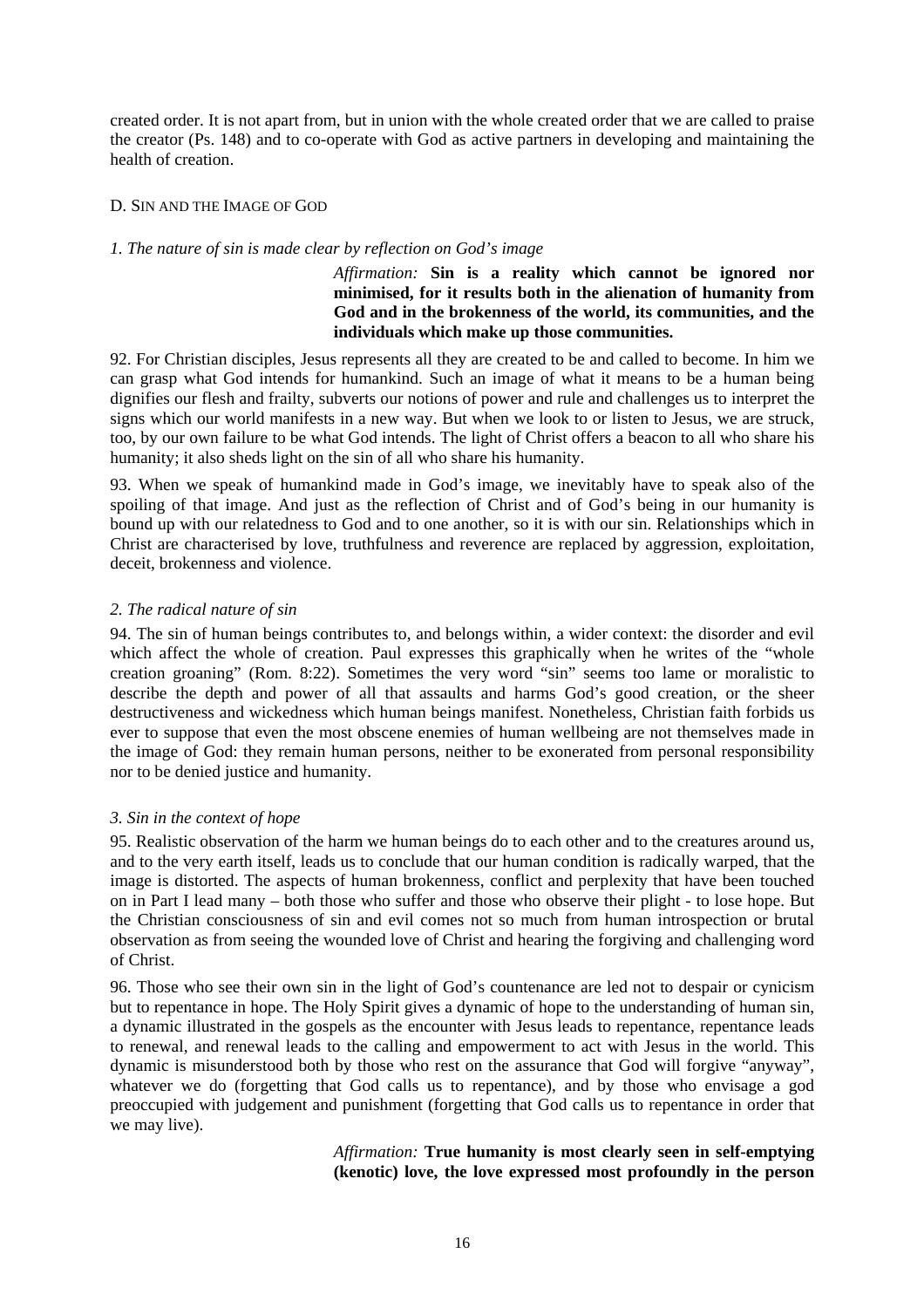### **of Jesus of Nazareth: human beings are created to love and to be loved as Jesus loved.**

#### <span id="page-19-0"></span>E. THE NEW CREATION IN CHRIST

#### *1. New life offered to the world in Christ*

97. The New Testament tells of Jesus Christ not just as the expression or image of God's nature, but as the very embodiment, the incarnation of God: divine Word and Love in flesh. In Phil. 2:5-11 this embodiment is set within a pathway of profound self-emptying which leads to the cross. All Christians trace the source of the possibility of new life to Jesus Christ, his life, his death and his resurrection. All give glory to God for the depths of Christ's identification with us, knowing that our hope was born out of this costly identification, this radical embracing of our condition.

#### *2. Interpretations of Christ's reconciling work*

98. Differing strands of Christian tradition have emphasised various themes or focal points within the whole, manifold witness of the New Testament. Many, for example, have given foremost place to the preaching of the cross, as showing the limitless engagement of God's love with the most intractable depths of the human condition. Here the cross is preached as the point at which the record of human debt was cancelled by God, the powers of evil disarmed and new life made available to us (Col. 2:13- 15). Other traditions emphasise the place of the cross within the context of the incarnation and ascension – the divine Word taking our flesh and raising our human life to the right hand of God, giving us "power to become children of God" (John 1:12). Others again have emphasised the centrality of the life, work and teaching of Christ and affirmed the transformative power of this life (with the death and resurrection which are inextricably bound up with it). These differing emphases have found expression in deeply influential patterns of spiritual, ethical and devotional life. They have also given distinctive colours to the interpretation of Christian anthropology. Christians need to grow in awareness, both of each others' perspectives and of their impact upon theoretical and practical responses to the human condition.

99. The resurrection and ascension of Christ signal the vindication of his being and life as "the faithful witness" (Rev. 1:5) and the triumph of his love over all that afflicts and distorts creation. Yet even the risen and ascended one still bears the wounds of crucifixion. The raised yet wounded body tells us that the risen one is no other than the one who made himself nothing, it expresses Christ's continuing identification with and intercession for the wounded on earth, and reminds Christ's followers that when they are weak they are strong  $(2 \text{ Cor. } 12:10)$ .

## *3. The human appropriation of new life*

100. Our involvement in the new life offered to us through Christ's death and resurrection is shown in the New Testament at once as a matter purely of grace and faith, and as involving our total embodied selves and community. As sheer gift, there is no requirement for us to "pay" for the new humanity which is the very life of free gracious relationship. It is God's gift to us in Christ.

101. We receive this gift in the act of faith, "believing in the heart and confessing with the lips" (cf. Rom. 10:9) the supremacy of the risen Jesus. Yet, responding to the offer of the whole Christ active, suffering, crucified, risen — involves us in a new, social embodiment, in Christ the new Adam, as members together of the one body of Christ, sharing the one Spirit (Eph. 2:15-16, 4:4), living stones built together into a holy and spirit-filled temple (1 Peter 2:4-5). So the new minting of the image of God involves a new communion: koinonia. This koinonia — a relatedness to God and to one another — is an essential characteristic of the Church, as expressed in many ecumenical documents (see, for example, The Nature and Purpose of the Church, Faith and Order Paper No. 181, §§48-60, and "The Nature and Mission of the Church", FO/2004:32, §§25-35).

102. The Spirit of God, which according to the creation narratives was moving over the face of the waters in the beginning (Gen. 1:2), is also at the origin of the new creation. At the day of Pentecost, all those present in Jerusalem are united in one proclamation and doxology (Acts 2). The barriers of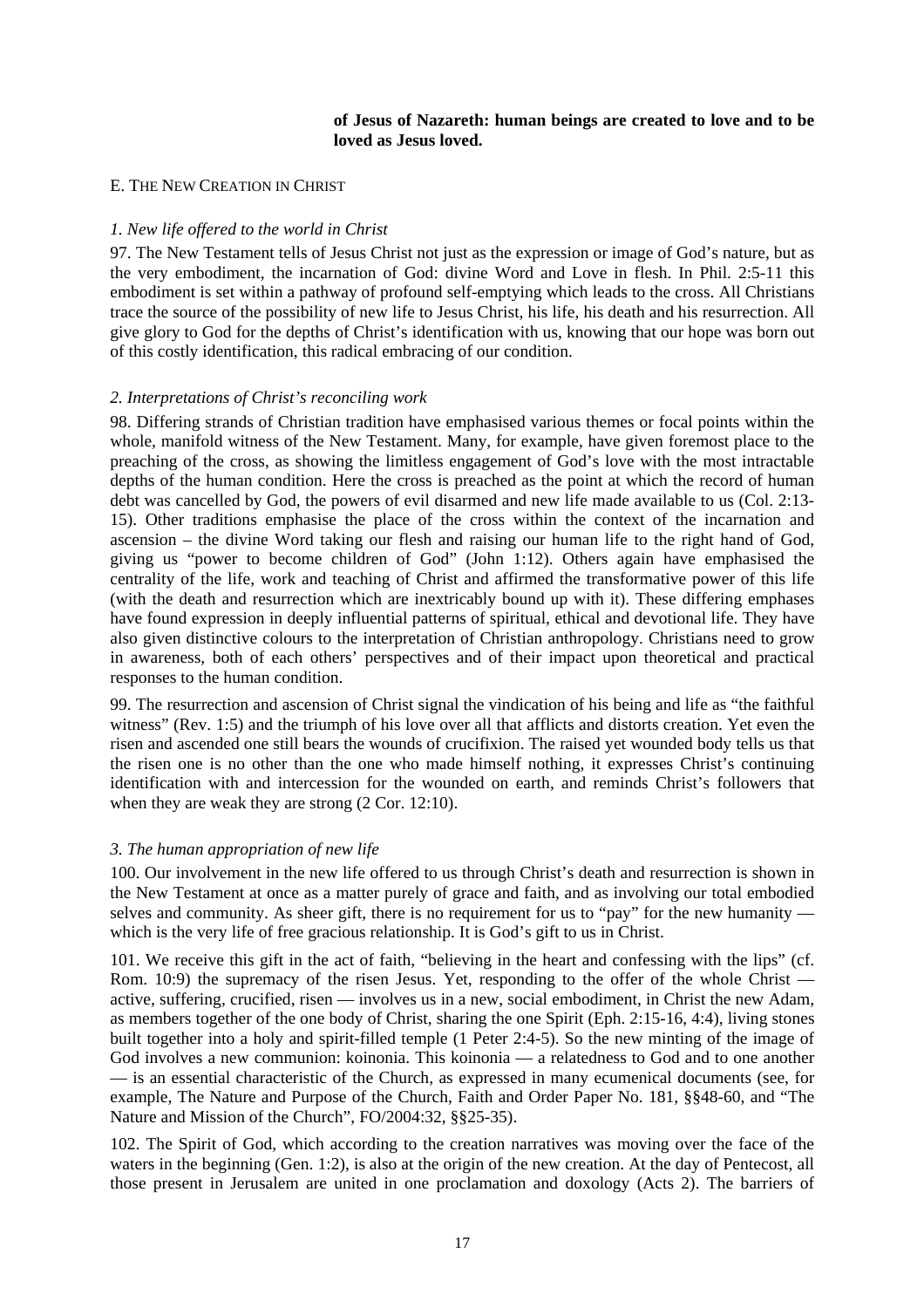<span id="page-20-0"></span>language and pride, that were at Babel at the roots of confusion and dispersion, have been overcome. By the reception of the Spirit of God who raised Jesus from the dead, the disciples are born to a new personal life and a new community (Rom. 8:11). All are baptised into one body and are made to drink of one Spirit. Henceforth there is no longer Jew or Greek, slave or free, male or female, for all are one in Christ. Nevertheless the varieties of gifts, services and activities are not only legitimate but necessary for the building up of the body of Christ, the service of the Good News and the glory of God (1 Cor. 12:4-7, 12-23; Gal. 3:28). The uniqueness and richness of the individual persons are thus infinitely valued together with the necessity and complementarity of their communal dimensions.

## *4. Baptism and new humanity in Christ*

103. Baptism is the sacramental sign given to the Christian community to express and embody the totality of new life in Christ. It is the birth-place of the new humanity because in it we are identified indelibly with Christ crucified and risen. In baptism the personal freedom and dignity of each candidate is expressed and transformed through the confession of faith and commitment and the prayer of the faithful. The water of baptism signifies both cleansing from sin and the divine source of new life. Those who pass through the water of baptism are brought into a community of profound equality within which divisive difference is banished, while diversity of gift and calling is honoured. Through baptism, and the acts of anointing, confirmation or other forms of admission to church membership that may be associated with it, Christians are also called to make Christ known and to serve God's reign by living and acting for the relief of need, the righting of injustice and the advancing of peace and mutuality in creation. The consequence of sharing, through baptism, in the death and resurrection of Jesus is that, as Paul emphasised, "we might walk in newness of life" (Rom. 6:4).

104. Since the rite of baptism is held in common by so many churches, it is also a constant challenge to the divisions which mar our witness to Christ as the prince of peace and the one in whom all nations are called to meet. As put succinctly by the section on baptism in the convergence document Baptism, Eucharist and Ministry (BEM): "The need to recover baptismal unity is at the heart of the ecumenical task, as it is central to the realisation of genuine partnership within the Christian communities". (§6, commentary). The mutual recognition of baptism among the churches is fundamental to the churches' search for unity, as the current Faith and Order Study on Baptism emphasises, and it constitutes "a basis for their increasing common witness, worship and service" ("One Baptism: Towards Mutual Recognition of Christian Initiation", FO/2004:30, §74).

> *Affirmation:* **Christians, baptised into the body of Christ and enlivened by the Holy Spirit, are called to be the new humanity, to grow into the likeness of God and, together, to carry on the work of Christ in the world. As the Church, Christians are the sign to the world of unity with God and with each other.**

105. When Christ was baptised in the River Jordan, a voice was heard from heaven declaring his identity as Son of God. For the newly baptised Christian, baptism marks his or her being clothed with the new humanity which comes from Jesus (1 Cor. 12:12-13; Gal. 3:27; Col. 3:9-10). And just as the Spirit descended upon Jesus and anointed him at his baptism, so everyone baptised in Christ is anointed and sent to bring the good news to the poor and let the oppressed go free (Luke 3:21-22; 4:18).

Every person who receives and responds to this anointing and commissioning is then involved throughout life in a Spirit-led striving to "become what we are" — as a member of the new creation in Christ.

106. The expression "baptismal life" may, as the study document "One Baptism..." indicates, properly be applied to the whole process of pre-baptismal formation, baptism itself and post-baptismal "continuing formation into Christ" (§6).

## *5. The eucharist*

107. In the Eucharist the community of the baptised takes bread and wine and in offering these gifts is reminded of its daily dependence on God's kindness to us in the material creation and of the care and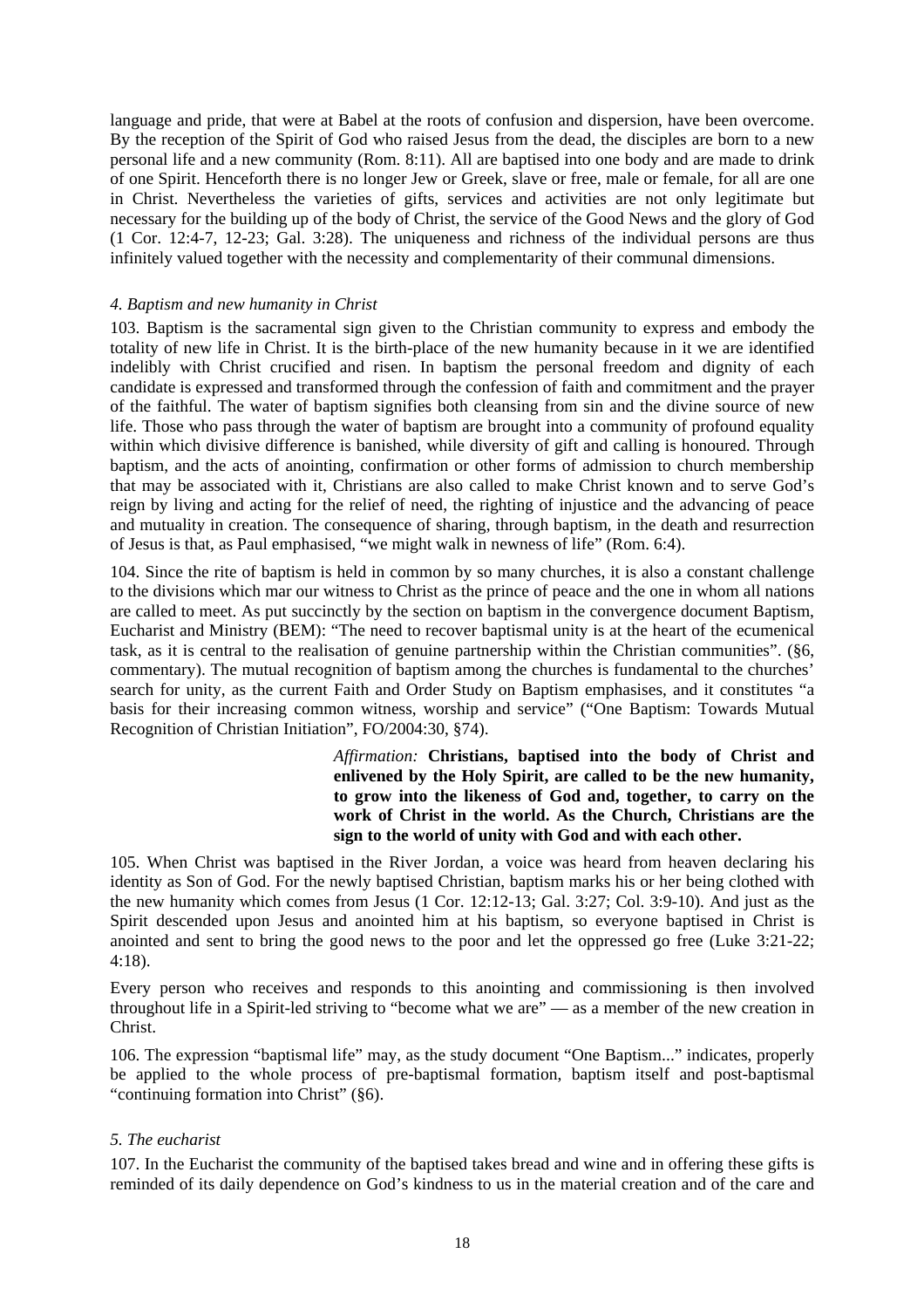<span id="page-21-0"></span>thankfulness with which all are called to cultivate and share these goods. Through the epiclesis of the Holy Spirit the bread and wine are sanctified to become for us the body and blood of Christ and a foretaste of the new creation. As we take, bless, break and share these gifts in remembrance of Christ's death and resurrection, we are taken into the pattern of Christ's self-giving in love and are renewed in the kenotic dynamic of God's image in him. In the epiclesis the Holy Spirit is also invoked on the gathering of the faithful, so that they may be sanctified and receive the communion of the Holy Spirit and the fullness of the Kingdom of heaven.

108. In some traditions this dynamic is expressed in the symbolic act of foot-washing. When Christians within the church wash one another's feet, they are not only given a vivid reminder of the action of Jesus recorded in John 13. They also find themselves powerfully drawn into the self-giving service which this action expressed.

109. So, as we receive Christ's body in the Eucharist we recognise ourselves as Christ's body, and are challenged by the awareness of his brokenness. "Some aspects of God's image in Christ can only be reflected in the Church as the body of Christ by the full inclusion and honouring of those who have bodies that are likewise impaired" ("A Church of All and for All — An Interim Statement", Ecumenical Disabilities Advocates Network [EDAN], §29).

110. The table-fellowship of the Holy Communion or koinonia is to be seen as linked with the inclusive practice of Jesus in eating with outcasts and "bad characters" within the society of his time. So we are bound to share Christ's endeavour to overcome ancient hostilities and barriers to fellowship (Eph. 2:11-22), to welcome the stranger and alien, and to create inclusive communities which afford space to people of diverse needs, cultures and aspirations.

111. In their eucharistic practice the churches struggle with the question of ecumenical hospitality and openness. But all share the vision of an all-embracing community, inspired by the practice and teaching of Jesus of Nazareth and pointing to the ultimate unity of humankind. This shared vision challenges all the churches to submit their own culture and practice to serious and self-critical scrutiny. If churches fail to welcome others as God in Christ has welcomed us, and to reflect this appropriately at the centre of church life and worship, they are failing the crying need of a divided world.

## *6. Christian anthropology and hope*

112. The promise of God's glory is also re-awakened in the Eucharist as we are given a foretaste of the heavenly banquet prepared for all humankind and have our feet directed towards the new heaven and new earth which awaits us:

Remembering therefore this our Saviour's command and all that has been done for us: the cross, the tomb, the resurrection on the third day, the ascension into heaven, the sitting at the right hand, the second and glorious coming again...we praise you, we bless you, we give thanks to you, O Lord, and we pray to you, our God (*Liturgy of John Chrysostom*, Oxford University Press, 1995).

In this way the Eucharist focuses the whole thrust and direction of Christian anthropology, which is oriented by hope for that which is already achieved by Christ, yet still to come.

113. Since this hope arises from Jesus Christ, who took the form of a servant or slave and humbled himself even to death, Christ therefore gives rise to hope even where there is nothing to hope for. In company with Jesus are those patriarchs and prophets, saints and martyrs whose lives bear witness to that hope against hope which springs from obedience to God who "brings to life things that are not". This wide "communion of saints" forms a context of hope and encouragement for all those whose human flourishing is challenged by violence, need, impairment and injustice, and for those who grow weary in the service and care of others (Heb. 12:1). It points to heaven not as a dream or distraction from endeavour on earth, but as the assurance of the final vindication of God's children and the knowledge that in the Lord their labour is not in vain.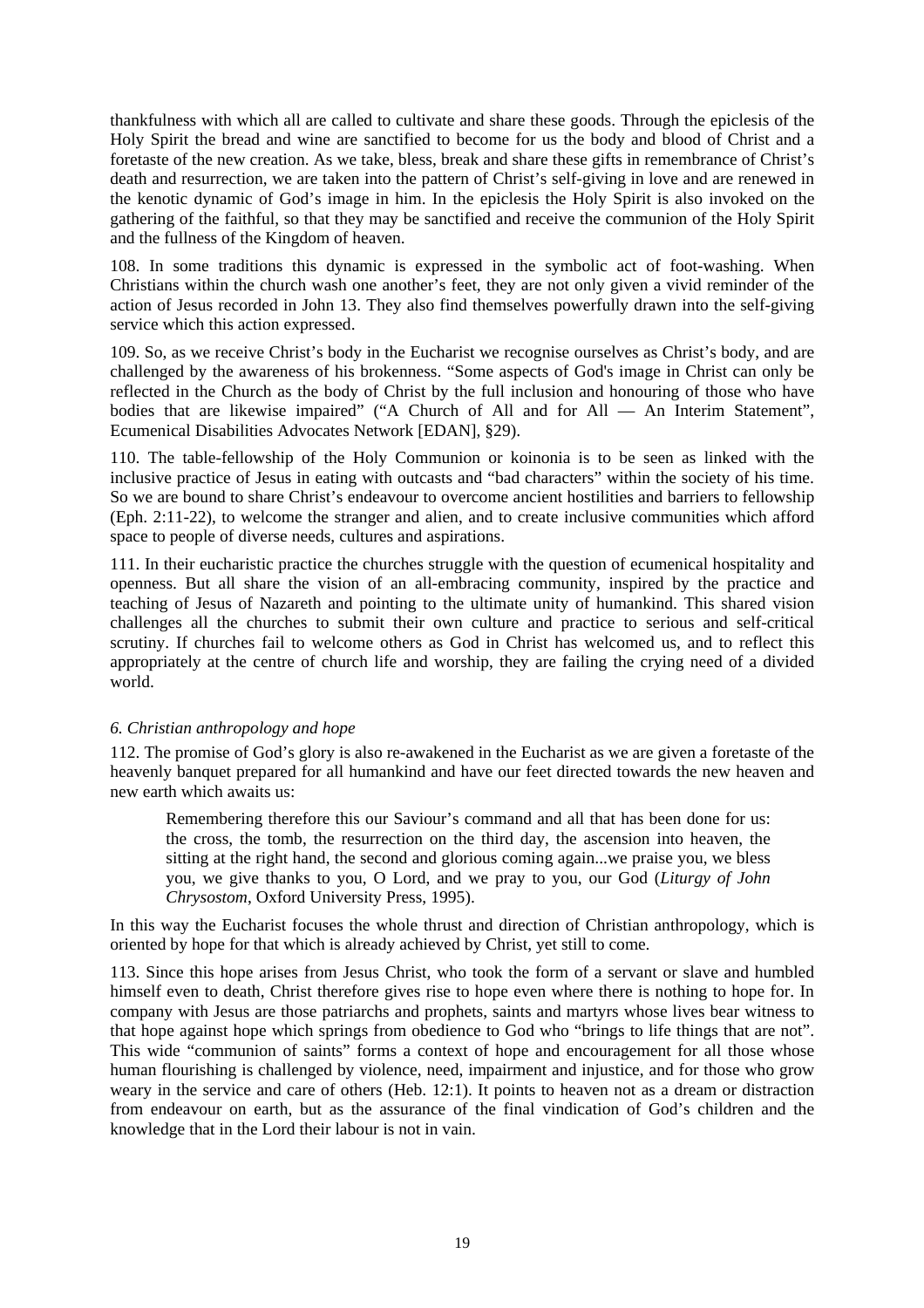<span id="page-22-0"></span>114. The hope which springs from Christ also encourages us to let go of our terror of failure, decline and death. In the light of the promise of new, risen life we are strengthened to accept human limitation as wisdom directs us, and to entrust to God and to our neighbour the tasks we cannot fulfil.

## *Affirmation:* **Humanity finds its ultimate fulfilment, together with the whole created order, when God brings all things to perfection in Christ.**

115. "It does not yet appear what we shall be, but we know that when he [Christ] appears we shall be like him, because we shall see him as he is" (1 John 3:2). The final hope for the Christian community and believer is expressed in varying ways by different strands and theologies within the Christian Tradition: as theosis ("deification"), or being raised into the divine life (Irenaeus), as "finding our rest in God" (Augustine). But for each, this represents the fulfilment of all for which humanity was formed within creation. Through the judgement and generosity of God in Christ the meek of the earth will be seen as bearing God's glory (Irenaeus). This promise and hope is inescapably communal: no one is raised in isolation from the neighbour! It is a promise and hope for "all nations" and for "a new heaven and earth" (Rev. 21) – for the totality of what God has made and loves. And because it is a promise and hope founded in Jesus Christ, who knew with compassion what was in a person, it will mean not the obliteration but the exaltation of all that contributes to the blessed diversity of our earthly, embodied humanity.

## **III. A Call to the Churches**

116. Part I of this text has traced several of the new challenges posed today to the understanding of the human person created in the image of God. Part II has developed ecumenical theological reflections on the meaning and destiny of the human person created in the image of God, an image fully revealed through the life, death and resurrection of Jesus Christ. Part III now draws the consequences from these reflections, encouraging the churches to work together, in light of their common faith, to address such challenges facing humanity today.

## A. A BASIS FOR COMMON CONFESSION, REFLECTION, WITNESS AND SERVICE

## *1. Common understandings*

117. The churches have an ample shared basis for witness and work in the face of all that challenges human flourishing. Common understandings of the mystery of the human person, created in the image of God, destined to live in community within the wider creation, constitute a large and solid basis for ecumenical confession, reflection, witness and service. Our churches agree, for example, on the unique worth and dignity of every human being, called to live and find fulfilment in the human community and to experience and preserve harmony with all of creation. They agree that despite the vast variety of cultures and contexts, all human beings share a common human identity and predicament. And the churches agree that the full richness of this mystery is revealed and offered in the person of Jesus Christ, the perfect image of God, who, through his life, his self-giving death and glorious resurrection, has overcome the forces of sin, evil and death at work in human persons, human communities and creation.

118. The revelation in Christ of what it means to live in the image of God invites Christians to work with believers of other faiths, as well as with non-believers, in affirming human dignity and opposing all the forces which threaten and cheapen life today. Recognising in every person an equal, irreplaceable dignity, all religions and convictions must guard against the trap of sectarianism and exclusion. Churches will be able to collaborate effectively only if they first listen respectfully to each other.

119. Ecumenical theological reflection gives support and encouragement to the churches' common witness on what it means to be human made in the image of God. The churches are called to offer their witness and diaconal service in response to such challenges to humanity as brokenness (violence, poverty and HIV/AIDS), disabilities, and new technologies (genetic manipulation and artificial intelligence research). In each case the churches' common convictions about the nature of the human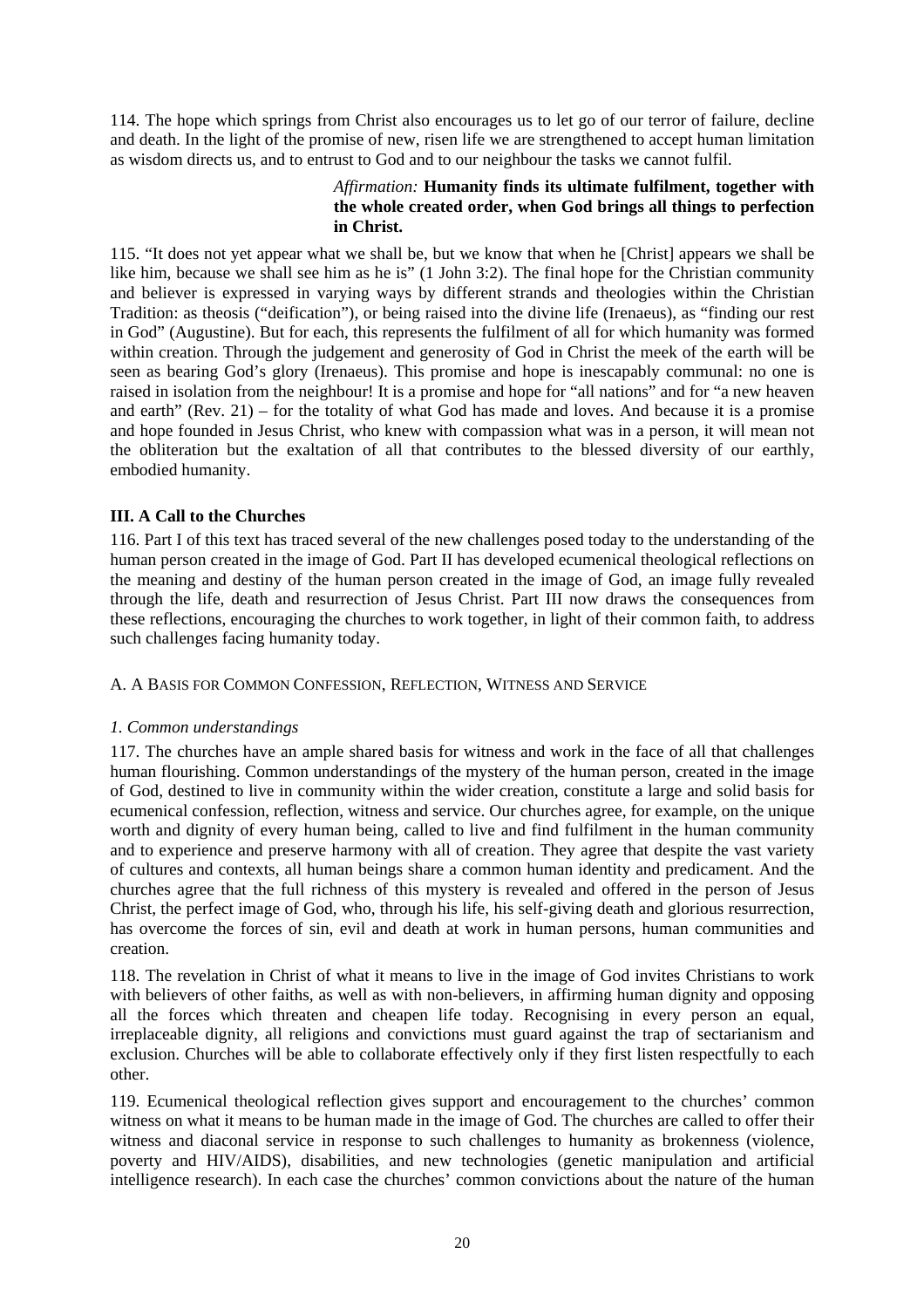<span id="page-23-0"></span>person made in the image of God offer the basis for their reflection and action together. Some examples: because each person, being made in God's image, is of infinite worth the churches work together to end violence, whether in the home or between nations. They witness together to the need for just distribution of resources. They work to enable disabled persons to participate fully in the life of the Church and the wider society. They refuse to accept genetic research which treats life as a commodity, and human beings as objects. Where Christians and churches differ on the best approach to particular issues (as seen in the discussion of developments in genetics, §§61-62 above), this need not deny their common understanding of the human person, nor impede their common witness.

## *2. Legitimate - and other - diversity*

120. As churches seek to reflect and work together they may discover certain differences in the theological approach or terminology used. For instance, from Gen. 1:26 the distinction is made by some between "image" and "likeness", and the call is made for persons to grow from the "image" into the "likeness" of God. The concept of theosis, expressing the goal of this growth, is then the natural result of humanity's being created in the image of God. Others, however, fear that this notion may blur the distinction between God and human beings. Again there are differing interpretations of how sin impacts the image of God in human beings: is the image obliterated and lost, or marred and distorted?

121. Other differences have to do with how Christians and the churches can best respond to challenges to the worth and dignity of human beings. Churches which own a common basic understanding of the human person, and share a commitment to witness to God's will for healing and wholeness in the world God has made, may disagree on the strategies to be followed, and the concrete choices to be made, in addressing particular issues. This became clear in the course of this study through the analysis of contemporary challenges to the human person and community.

122. There are, of course, issues of understanding and practice in which Christians and churches differ seriously, even fundamentally — issues where it is a matter not of legitimate diversity but of division. Moreover, such differences occur not only between and among churches, but also within particular churches. Many of the most divisive issues among and within churches today are related to human sexuality. Human sexuality is intrinsic to being human. However, too often it becomes a source of human suffering (illustrated by stories of sex workers and persons with HIV/AIDS above), as well as a cause of church division. Churches today are challenged to engage in frank and serious theological discussion that begins with an affirmation of human sexuality as a gift of God and a joyous expression of life and love. Reflecting on biblical teachings, churches in this discussion are called to address divergent convictions about human sexuality in its various forms in a spirit of humility and mutual respect.

123. Most differences in understanding and strategy in the realm of theological anthropology need not prevent our churches from facing together the challenges to humanity today. In many areas of need, the churches can exercise a common (and therefore far more effective) witness to the world in defence of human beings made in the image of God.

## B. FACING CHALLENGES TOGETHER

124. In order to respond more faithfully to their calling, to fulfil their responsibility more adequately and to be an authentic sign and instrument of reconciliation in the world, the churches must continue their efforts to overcome their divisions, to speak with one voice and to co-ordinate their action. In this effort unity, witness and service are inseparable: growth in witness and service brings growth in unity, and growth in unity brings growth in witness and service.

125. Common reflection, witness and action on behalf of the human person made in the image of God is not optional, but is intrinsic to our faith and to the church's calling. In working together the churches need to mobilize all their theological resources, beginning from common baptism. Our baptism unites us to Christ, and therefore to one another. This forms the basis for koinonia which, even if it cannot yet fully be expressed in a common Eucharist, nevertheless calls all in the body of Christ to common witness and service in the world. In baptism, the relationship between God and humanity that had been broken by sin is restored, old barriers are broken down, and a new community is created in which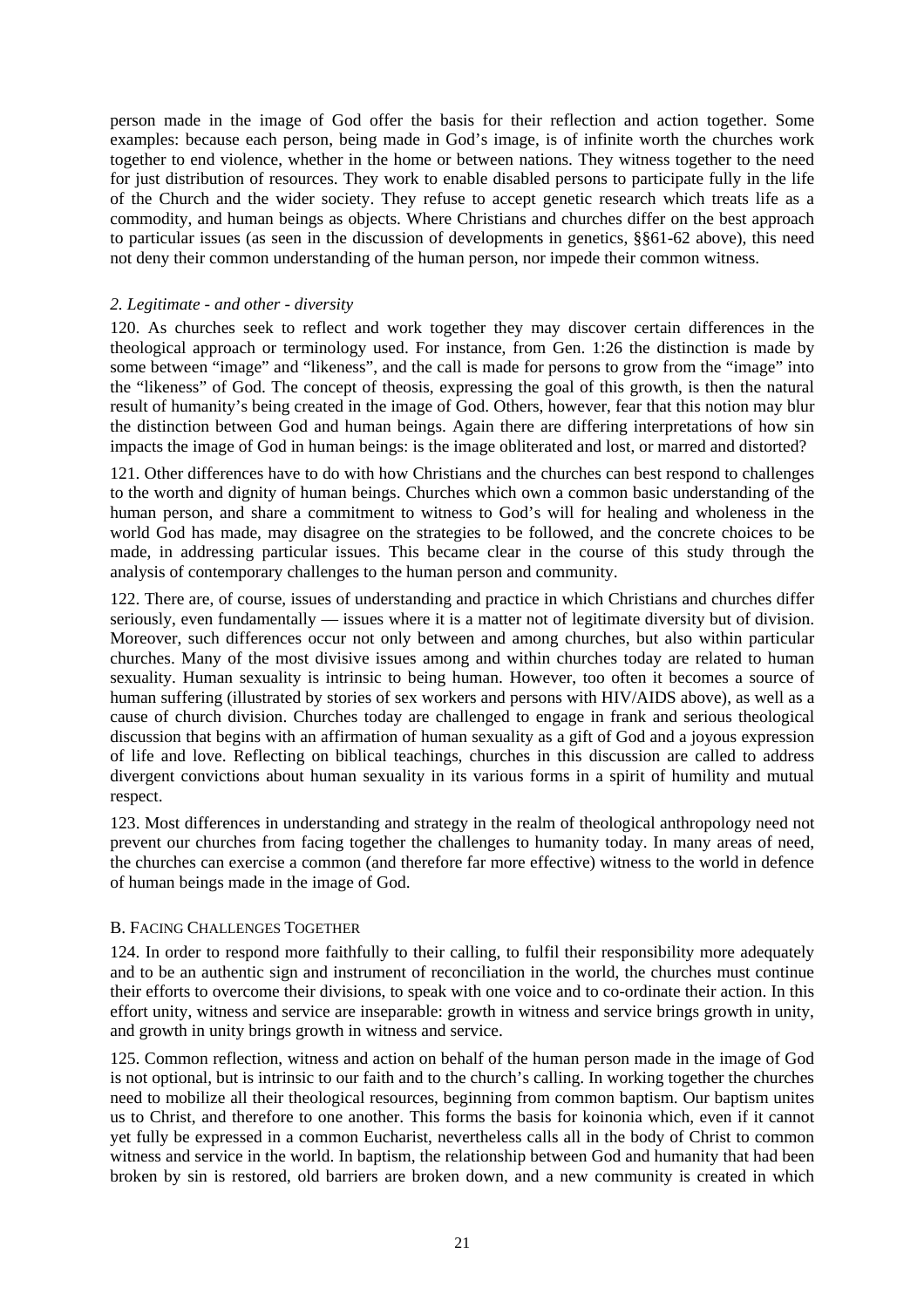<span id="page-24-0"></span>human dignity and worth are recognised, and relationships of love are restored. "...baptism...has ethical implications which not only call for personal sanctification, but also motivate Christians to strive for the realization of the will of God in all realms of life" (BEM, "Baptism", §10).

126. The common understanding of humanity made in the image of God which the churches share gives them the ability — if not always the courage or will — to identify, clarify and face together even the most serious issues which divide them. In facing them together our churches may hope to grow in mutual understanding and trust. They may hope to overcome their divisions, or at least to reduce their impact upon the lives of the churches concerned. This is all the more imperative since divisions within and among churches often reflect differences in the surrounding culture, so that reconciliation within and among churches is often a contribution to healing in the wider society.

## C. TEN COMMON AFFIRMATIONS

127. This Faith and Order study has led to the following Ten Common Affirmations on Theological Anthropology. These are offered as a basis for the churches' common reflection and action on the challenges facing humanity today:

- 1. All human beings are created in the image of God and Jesus Christ is the one in whom true humanity is perfectly realized.
- 2. The presence of the image of God in each human person and in the whole of humanity affirms the essentially relational character of human nature and emphasises human dignity, potentiality and creativity, as well as human creatureliness, finitude and vulnerability.
- 3. True humanity is most clearly seen in self-emptying (kenotic) love, the love expressed most profoundly in the person of Jesus of Nazareth: human beings are created to love and to be loved as Jesus loved.
- 4. Human beings are created to be in relationship not only with God and each other but with the whole of creation, respecting and being responsible for all living creatures and the whole created order.
- 5. All human beings, though created in the image of God, are inevitably affected by individual and corporate sin.
- 6. Sin is a reality which cannot be ignored nor minimised, for it results both in the alienation of humanity from God and in the brokenness of the world, its communities, and the individuals which make up those communities.
- 7. Sin can pervert or distort, but cannot finally destroy, what it means to be human.
- 8. Jesus Christ through his life, death and resurrection is victorious over sin and death, restores true humanity, empowers life, and brings hope for the end of inhumanity, injustice and suffering.
- 9. Christians, baptised into the Body of Christ and enlivened by the Holy Spirit, are called to be the new humanity, to grow into the likeness of God and, together, to carry on the work of Christ in the world. As the Church, Christians are the sign to the world of unity with God and with each other.
- 10. Humanity finds its ultimate fulfilment, together with the whole created order, when God brings all things to perfection in Christ.

## D. INVITATION TO THE CHURCHES

128. On the basis of the Ten Affirmations given above, the churches are invited:

- to affirm the image of God in every person;
- to be gracious and inclusive communities where persons are accepted as created in the image of God, welcomed as sisters and brothers in Christ, and challenged to grow, in the power of the Holy Spirit, more fully into the divine likeness;
- to work for the visible unity of the Church with penitence and vigour, knowing that the divisions between Christians often reflect and exacerbate the brokenness of the human community.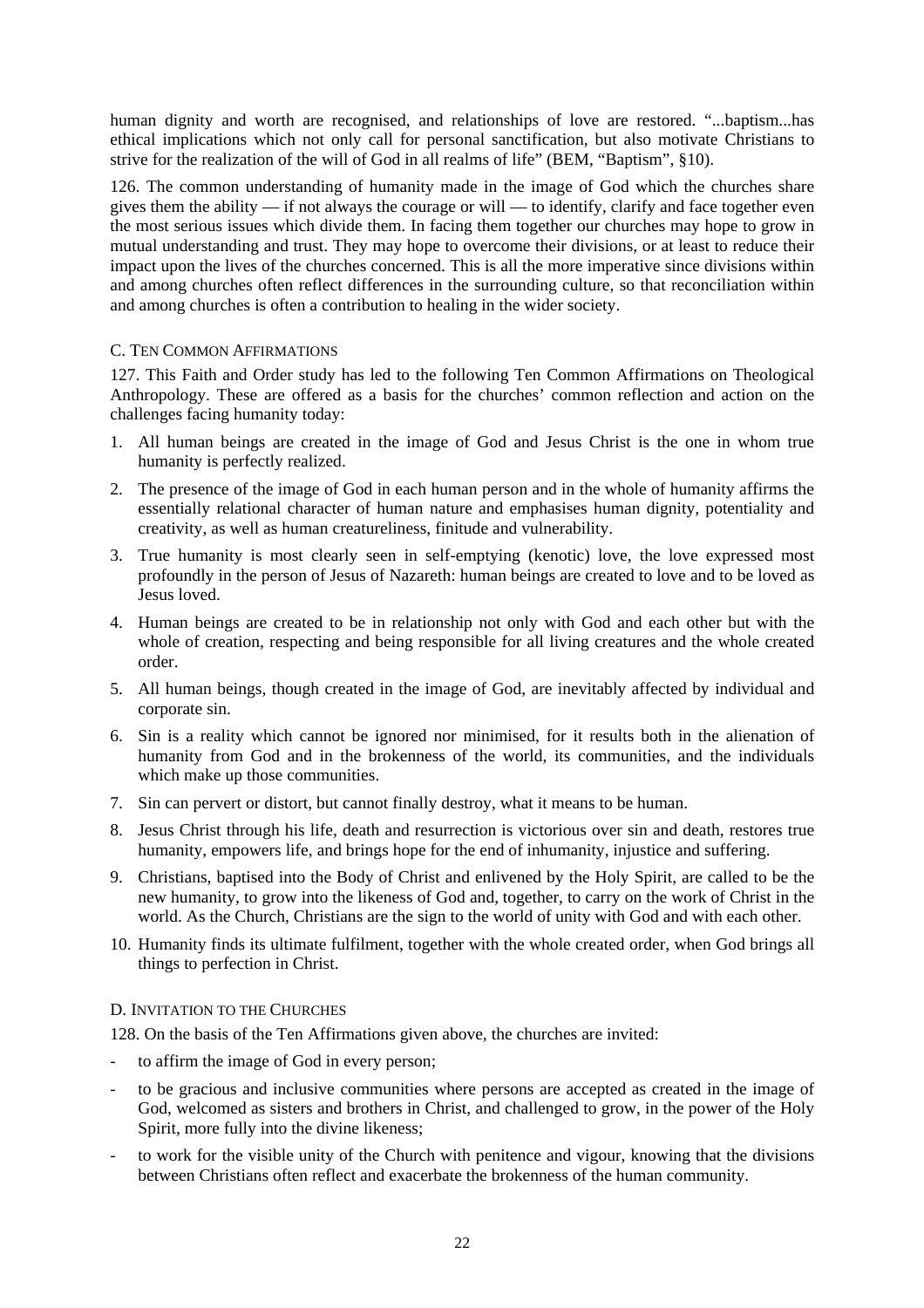<span id="page-25-0"></span>129. The churches are also encouraged to continue reflection on the implications of our belief that human beings are created in the image of God, by considering among others the following questions:

- How can we cultivate the human creative capacity to act justly and to be merciful?
- How can we protest the widening gulf between the poor and the rich and work for a just distribution of the world's resources?
- How can we care for victims of war, forced migration, famine, illiteracy, and HIV/AIDS and other diseases?
- How can we break the silence surrounding violence against women and children, and engage in ministries of healing?
- How can we engage with the scientific community in exploring and developing responsible new technologies related to the beginning and end of human life, e.g. selective reproduction, stem cell research, cloning, euthanasia?
- How can we affirm the worth and dignity of all persons irrespective of gender, sexuality, race, ethnicity, nationality, age, ability, religion, faith or no faith?
- How can we encourage one another to affirm human sexuality as both gift and responsibility, and to explore its implications for the life of the Church?
- How, taking account both of the Christian Tradition and of scientific and other contemporary insights into the nature of gender, can we explore together the theological, pastoral and ecclesial significance of gender in the life of the Church?
- How can we be makers and keepers of peace among persons, communities, churches and nations?
- How can we celebrate and create beauty in the world in which we live?

#### **Bibliography**

## English

Jürgen Moltmann, Man: *Christian Anthropology in the Conflicts of the Present*, trans. by John Sturdy, London, SPCK, 1974.

Jerome Murphy-O'Connor, *Becoming Human Together: The Pastoral Anthropology of St. Paul*, Dublin, Veritas Publications; Delaware, Michael Glasier, 1982.

Kallistos Ware, *Introduction to John Climacus: The Ladder of Divine Ascent*, trans. by Colm Luibheid and Norman Russell, Classics of Western Spirituality, New York, Paulist Press, 1982, especially pp.28-34.

Christos Yannaras, *The Freedom of Morality*, trans. by Elizabeth Briere, Contemporary Greek Theologians, No. 3, Crestwood NY, St. Vladimir's Seminary Press, 1984.

Vladimir Lossky, *In the Image and Likeness of God*, New York, St Vladimir's Press, 1985.

Lars Thunberg, "The Human Person as Image of God. I. Eastern Christianity", in *Christian Spirituality: Origins to the Twelfth Century*, ed. by B. McGinn and John Meyendorff in collaboration with Jean Leclercq, New York, Crossroad, 1985, pp.291-312.

John Zizioulas, *Being as Communion: Studies in Personhood and the Church*, London, Darton, Longmann and Todd, 1985.

Panayotis Nellas, *Deification in Christ: The Nature of the Human Person*, New York, St Vladimir's Press, 1987.

Edward Schillebeeckx, *Church: The Human Story of God*, trans. by John Bowden, New York, Crossroad, 1990.

Sallie McFague, *The Body of God: An Ecological Theology*, Minneapolis, Fortress Press, 1993.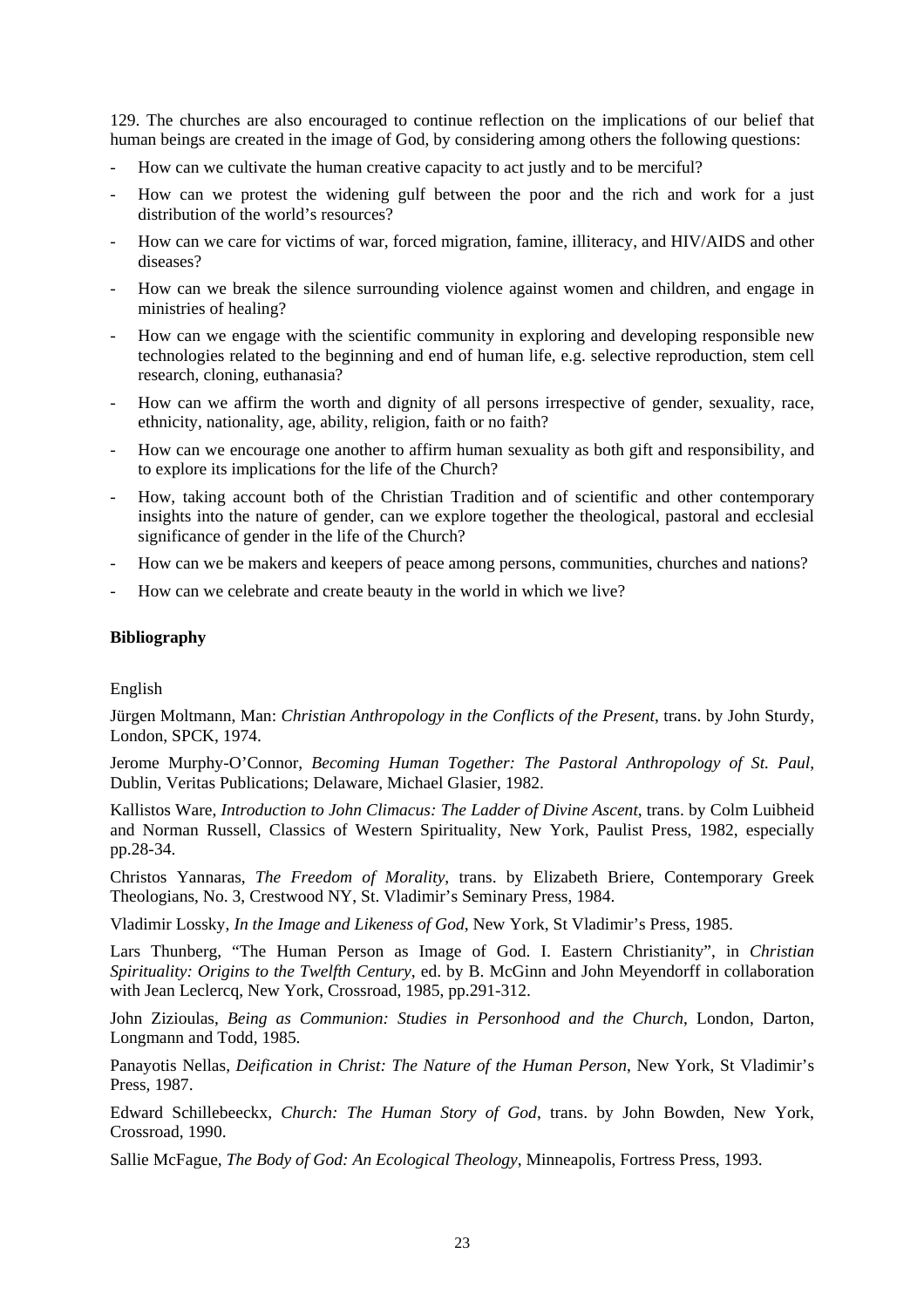Louis-Marie Chauvet, *Symbol and Sacrament: A Sacramental Reinterpretation of Christian Existence*, Collegeville, The Liturgical Press, 1995.

Elisabeth Moltmann-Wendel, *I am My Body: A Theology of Embodiment*, trans. by John Bowden, New York, Continuum, 1995.

Mercy Amba Oduyoye, *Daughters of Anowa: African Women and Patriarchy*, Maryknoll NY, Orbis Books, 1995.

John Hull, *On Sight and Insight: A Journey into the World of Blindness*, Oxford, Oneworld, 1997.

Wolfhart Pannenberg, *Anthropology in Theological Perspective*, trans. by Matthew J. O'Connell, Edinburgh, Continuum International Publishing Group - T&T Clarke, 1999.

Ann O'Hara, *In the Embrace of God: Feminist Approaches to Theological Anthropology*, Maryknoll NY, Orbis Books, 2003.

Timothy Bradshaw, ed., *The Way Forward? Christian Voices on Homosexuality and the Church*, Grand Rapids MI, Eerdmans, 2004.

Commission on Faith and Witness of the Canadian Council of Churches, *Becoming Human: Theological Anthropology in an Age of Engineering Life, Christian Reflections for Further Discussion*, Toronto, Canadian Council of Churches, 2005.

Dwight Hopkins, *Being Human: Race, Culture, Religion*, Minneapolis, Fortress Press, 2005.

German

Neuner, P., "Ergebnisse der Hirnforschung als Herausforderungen an Theologie und Glauben. Eine Vorüberlegung zur dogmatischen Betrachtung", in: Günther Rager (Hg.), *Ich und mein Gehirn: Persönliches Erleben, verantwortliches Handeln und objektive Wissenschaft*, Freiburg (Breisgau); München, Alber 2000, pp.201-238.

Körtner, Ulrich H.J.: *Unverfügbarkeit des Lebens? Grundfragen der Bioethik*. Neukirchen-Vluyn, Neukirchener Verlag, 2001.

Andrade, Barbara: "Erbsünde" — oder Vergebung aus Gnade?, Frankfurt/M. 2002.

Fischer, Johannes, *Medizin- und bioethische Perspektiven. Beiträge zur Urteilsbildung im Bereich von Medizin und Biologie*. Zürich, TVZ, Theologischer Verlag, 2002.

Anselm, Reiner und Ulrich H J. Körtner (Hg.), *Streitfall Biomedizin. Urteilsfindung in christlicher Verantwortung*; Göttingen, Vandenhoeck & Ruprecht, 2003.

Bail, Ulrike, *Körperkonzepte im Ersten Testament: Aspekte einer feministischen Anthropologie*, Hedwig-Jahnow-Forschungsprojekt (Hrsg.), Stuttgart, Kohlhammer 2003.

Bizer, Christoph, *Die Gewalt und das Böse*, Neukirchen-Vluyn, Neukirchener Verlag, 2003.

Gruber, Franz, *Das entzauberte Geschöpf Konturen eines christlichen Menschenbildes*, Regensburg, Pustet, 2003.

Wenzel, Knut, *Sakramentales Selbst: Der Menschen als Zeichen des Heils*. Freiburg i.Br., Herder, 2003.

Herms, Eilert, *Leben. Verständnis, Wissenschaft, Technik. Kongressband der Wissenschaftlichen Gesellschaft für Theologie*, Bd 24, Gütersloh, 2004.

Lehmkühler, Karsten, *Inhabitatio. Die Einwohnung Gottes im Menschen*. Forschungen zur Kirchenund Dogmengeschichte, Bd. 104, Göttingen, Vandenhoeck & Ruprecht, 2004.

Matthias Zeindler, Michael Graf, Frank Mathwi (Hg.), "Was ist der Mensch?", in *Theologische Anthropologie im interdisziplinären Kontext. Wolfgang Lienemann zum 60*. Geburtstag. Forum Systematik, Bd. 22, Stuttgart, Kohlhammer, 2004.